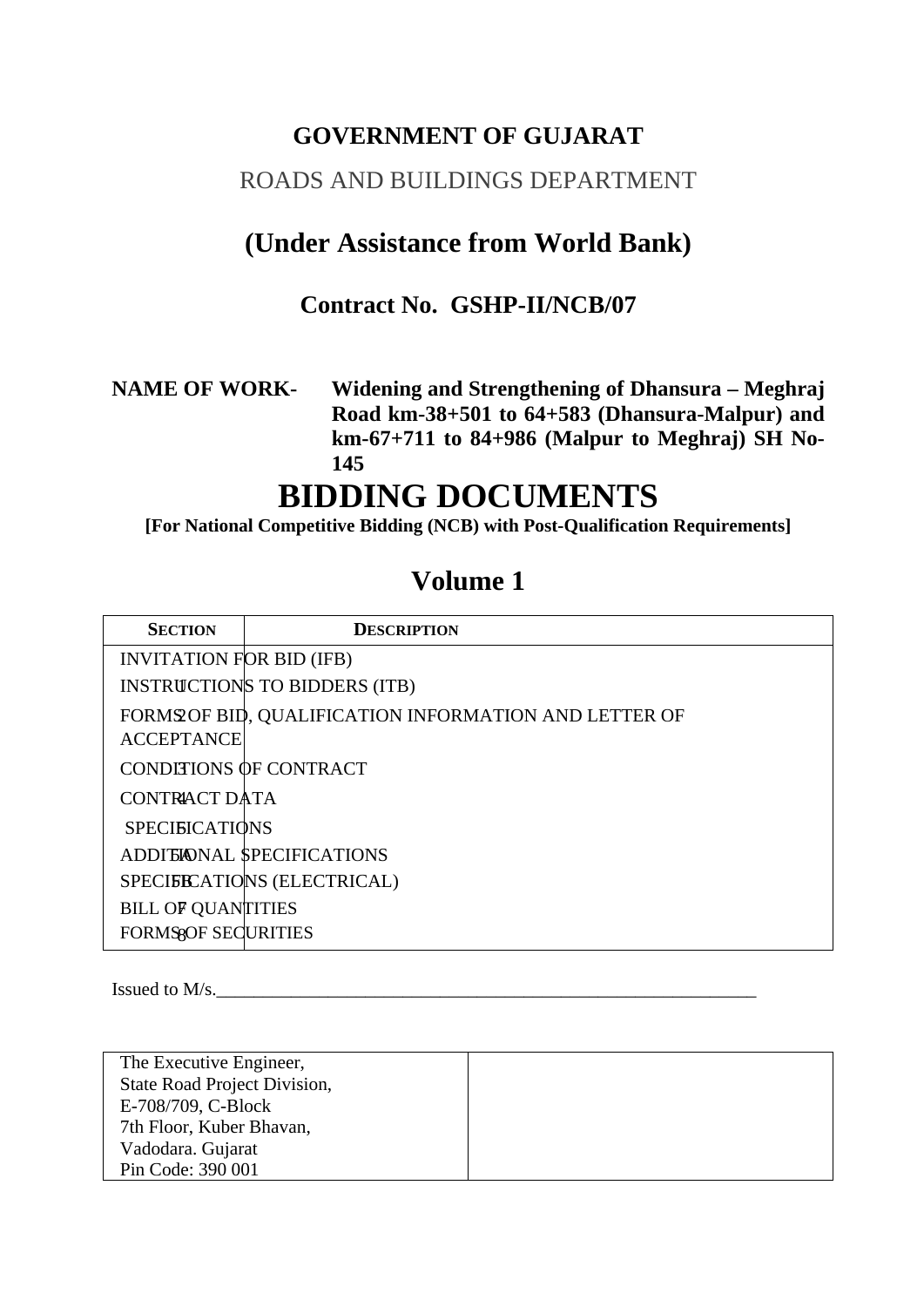# **GOVERNMENT OF GUJARAT**

# **ROADS AND BUILDINGS DEPARTMENT**

## Name of Work**: Widening and Strengthening of Dhansura – Meghraj Road km-38+501 to 64+583 (Dhansura-Malpur) and km-67+711 to 84+986 (Malpur to Meghraj) SH No-145**

Contract No. : **GSHP-II/ NCB/07** 

### **BIDDING DOCUMENTS FOR ITEM RATE CONTRACT**

| <b>VOLUME</b>               | <b>SECTION</b>              | <b>DESCRIPTION</b>                                                 |
|-----------------------------|-----------------------------|--------------------------------------------------------------------|
|                             |                             | <b>INVITATION FOR BID (IFB)</b>                                    |
|                             |                             | <b>INSTRUCTIONS TO BIDDERS (ITB)</b>                               |
|                             | $\mathcal{D}_{\mathcal{L}}$ | FORM OF BID, QUALIFICATION INFORMATION AND LETTER<br>OF ACCEPTANCE |
|                             | $\mathcal{F}$               | <b>CONDITIONS OF CONTRACT</b>                                      |
|                             | 4                           | <b>CONTRACT DATA</b>                                               |
|                             | $\overline{5}$              | <b>SPECIFICATIONS</b>                                              |
|                             | 5A                          | <b>ADDITIONAL SPECIFICATIONS</b>                                   |
|                             | 5B                          | SPECIFICATIONS (ELECTRICAL)                                        |
|                             |                             | <b>BILL OF QUANTITIES</b>                                          |
|                             | 8                           | <b>FORMS OF SECURITIES</b>                                         |
| $\mathcal{D}_{\mathcal{L}}$ | 6                           | <b>DRAWINGS</b>                                                    |
| 3 <sup>1</sup>              | 9                           | DOCUMENTS TO BE FURNISHED BY THE BIDDER                            |

#### **CONTENTS**

<sup>-</sup>1 These documents shall not be issued by the employer but shall be submitted by the Bidder along with the Bid (Ref. Section 2).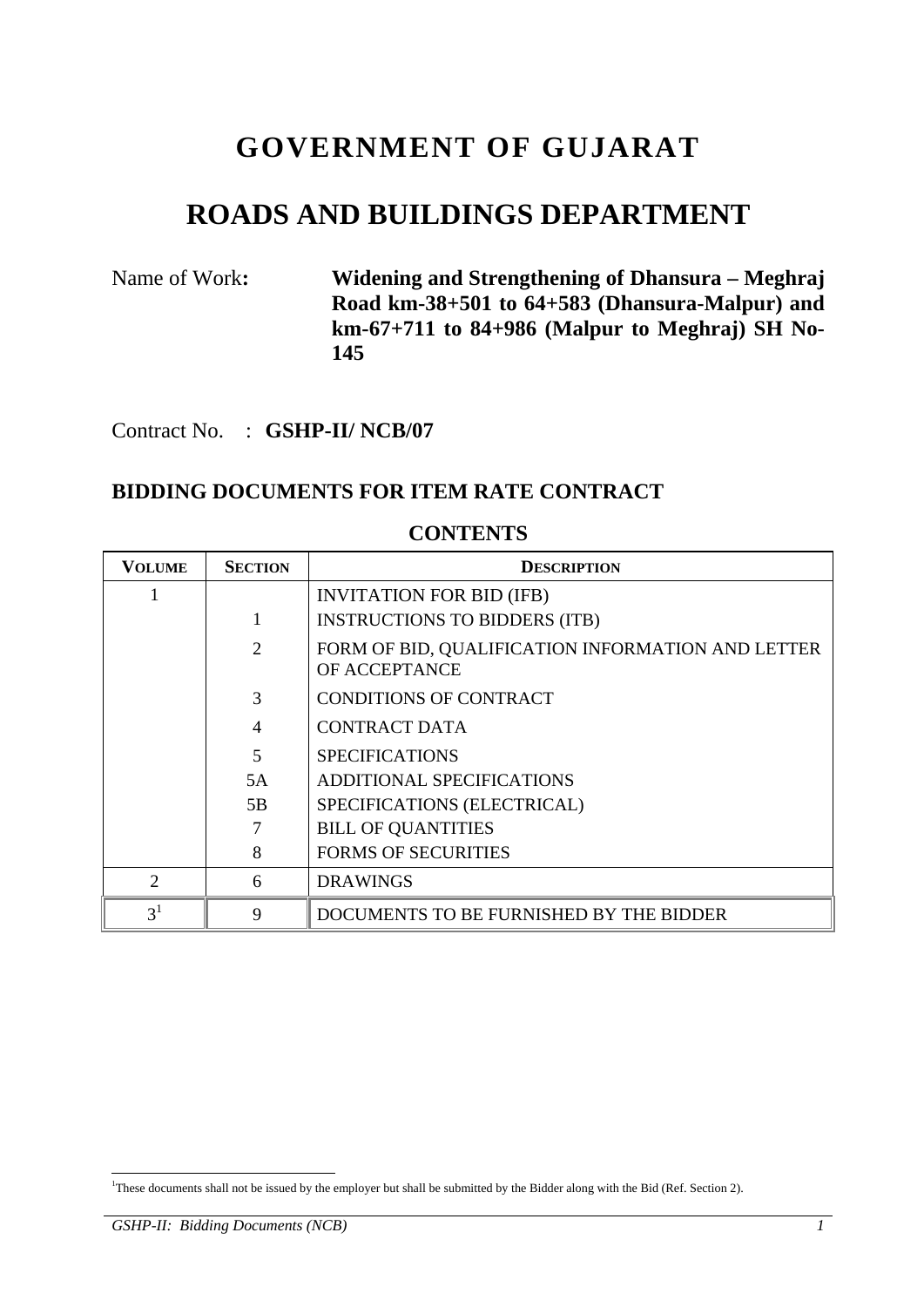# **TIME DATA SHEET**

| <b>Name of Work</b>                                     | $\ddot{\cdot}$       | <b>Widening and Strengthening of</b><br>Dhansura – Meghraj Road km-38+501 to<br>64+583 (Dhansura-Malpur) and km-<br>$67+711$ to 84+986 (Malpur to Meghraj)<br><b>SH No-145</b> |
|---------------------------------------------------------|----------------------|--------------------------------------------------------------------------------------------------------------------------------------------------------------------------------|
| <b>Period of Sale of Bidding Document</b>               | $\ddot{\phantom{a}}$ | From 10/09/2013 To 10/10/2013 up to 16:00 Hours<br>(IST)                                                                                                                       |
| <b>Time and Date of Pre-Bid</b><br><b>Conference</b>    | $\ddot{\phantom{a}}$ | Date 23/09/2013 Time 15:30 Hours (IST)                                                                                                                                         |
| <b>Last Date and Time for Receipt of</b><br><b>Bids</b> |                      | : Date $11/10/2013$ Time 16:00 Hours ( <i>IST</i> )                                                                                                                            |
| Time and Date of opening of Bids                        | $\mathcal{L}$        | Date $11/10/2013$ Time 16:30 Hours (IST)                                                                                                                                       |
| <b>Place of Opening of Bids</b>                         |                      | The Executive Engineer,<br><b>State Road Project Division,</b><br>E-708/709, C-Block<br>7th Floor, Kuber Bhavan,<br>Vadodara. Gujarat<br>Pin Code: 390 001                     |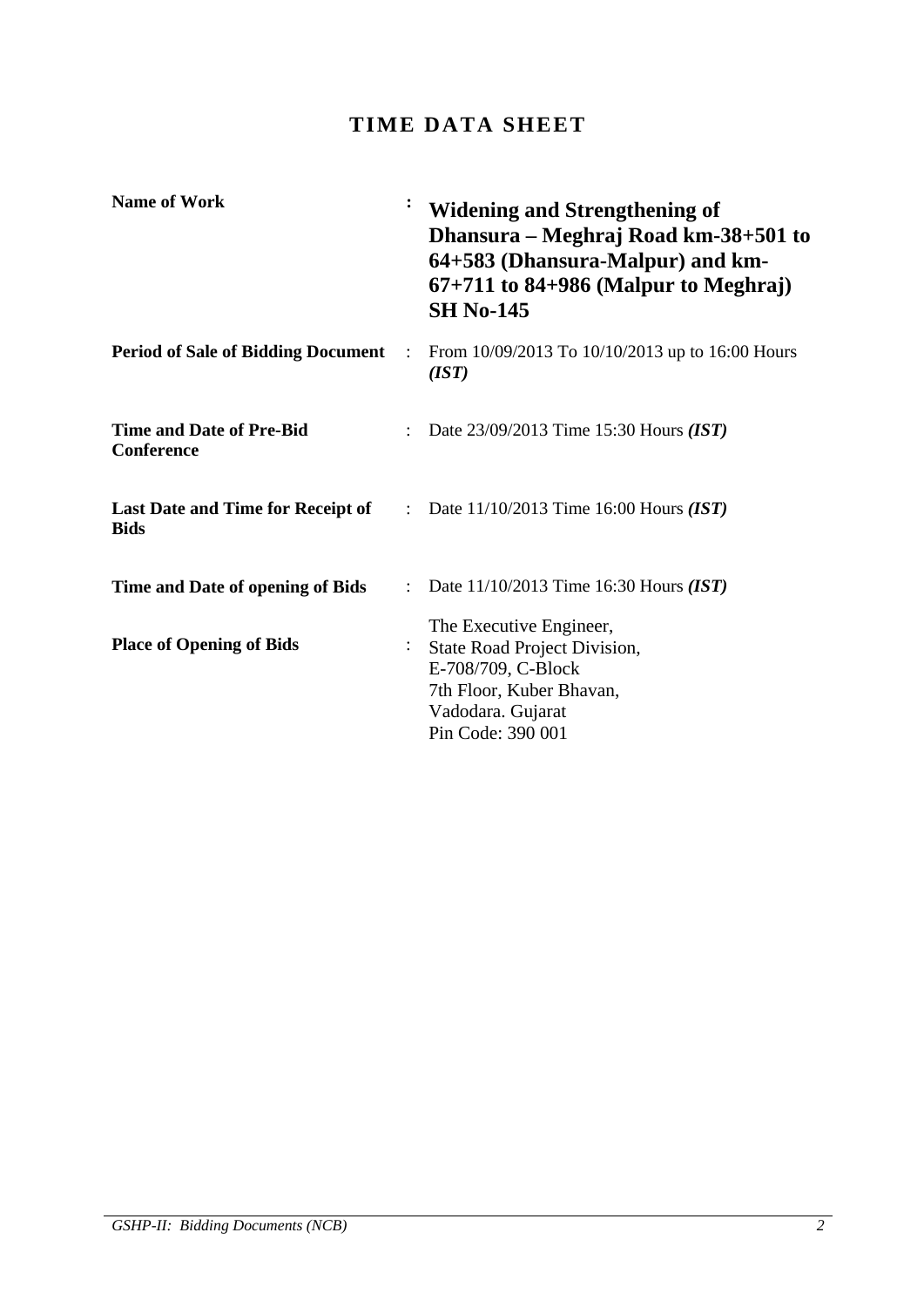# **INVITATION FOR BIDS**

# **(IFB)**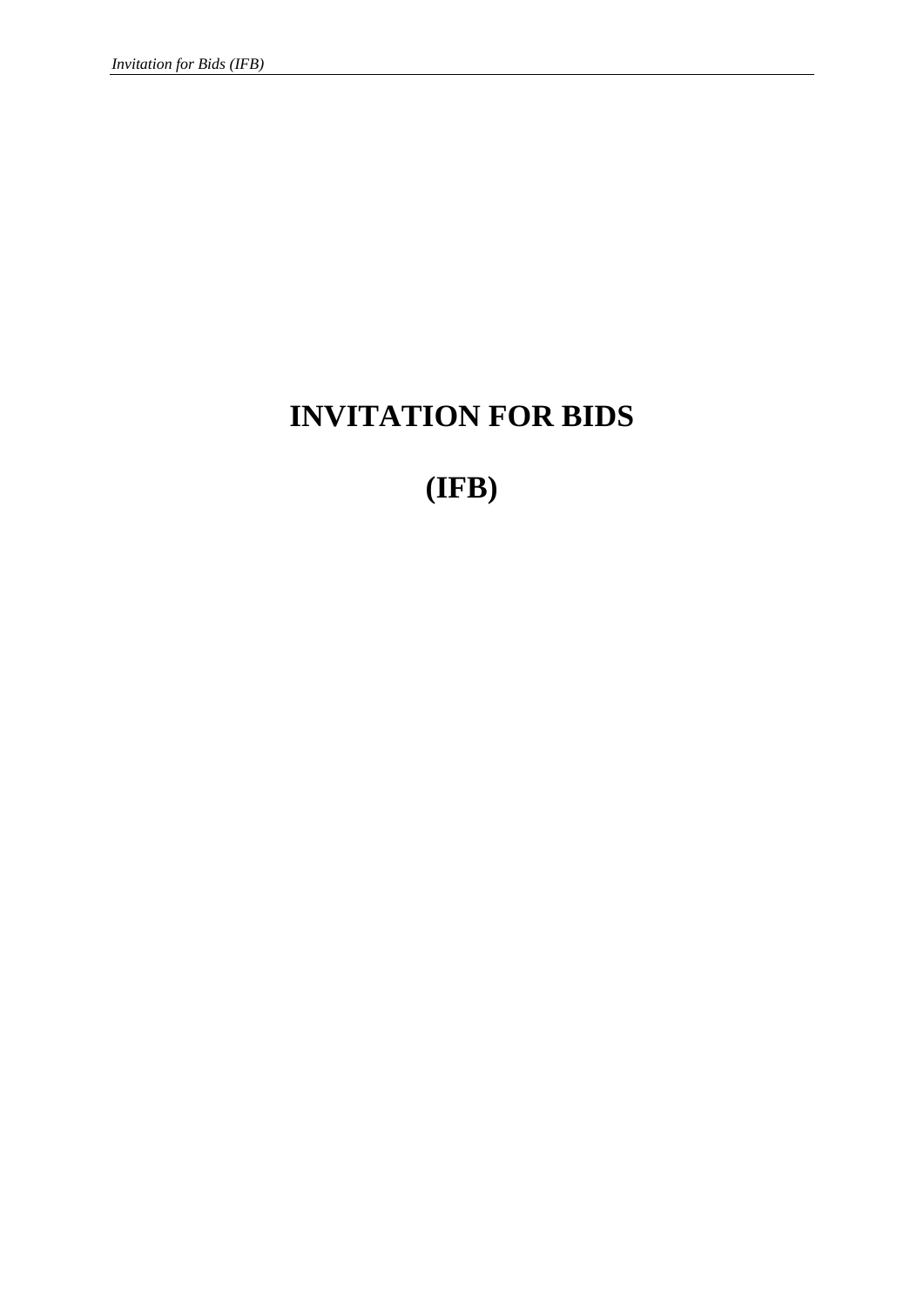# **GOVERNMENT OF GUJARAT GUJARAT STATE HIGHWAY PROJECT II (GSHP II) INVITATIONS FOR BIDS (IFB) NATIONAL COMPETITIVE BIDDING**

 Date:10/09/2013 Bid No.: GSHP-II/NCB/07

- 1. The Government of Gujarat through Government of India has *applied* for a loan from the International Bank for Reconstruction & Development towards the cost of Gujarat State Highway Project II (GSHP II) and intends to apply a part of the funds to cover eligible payments under the contracts for construction of works as detailed below. Bidding is open to all Bidders from eligible source countries as defined in the *IBRD Guidelines for Procurement.* Bidders from India should, however get registered with the Government of Gujarat or other State Governments/Government of India or State/Central Government Undertakings before submission of bid*.* **Bidders are advised to note the minimum qualification criteria specified in Clause 4 of the Instructions to Bidders to qualify for the award of the contract.**
- 2. The **Principal Secretary, R&B Department, Gujarat** invites item rates bids for the construction of work detailed in the table. The bidders may submit bids for the following works.
- 3 The bid document (and additional copies) may be purchased from the office of the Executive Engineer, State Road Project Division, Vadodara from 10/09/2013 to 10/10/2013 up to 17:00 Hours (IST), for a non-refundable fee (three sets) as indicated, in the form of cash or Demand Draft of any Scheduled bank payable at Vadodara in favour of the Executive Engineer, State Road Project Division, Vadodara . Interested bidders may obtain further information at the same address. Bidding documents requested by mail will be despatched by Speed Post on payment of an extra charges by the bidder INR 8,000 for overseas delivery and INR 5,000 for local delivery. No claim what so ever will be entertained, if bidding documents sent by Executive Engineer, State Road Project Division, Vadodara to the aspired party through mail does not received or received late.
- 4. Bids must be accompanied by security of the amount specified for the work in the table below, drawn in favour of the Executive Engineer, State Road Project Division, Vadodara. Bid security will have to be in any one of the forms as specified in the bidding document and shall have to be valid for 45 days beyond the validity of the bid.
- 5. Bids must be delivered to The Executive Engineer, State Road Project Division, E-708/709, C-Block 7th Floor, Kuber Bhavan, Vadodara. Gujarat. Pin Code: 390 001 on or before 16:00 hours (IST) on 11/10/2013 and will be opened on the same day at 16:30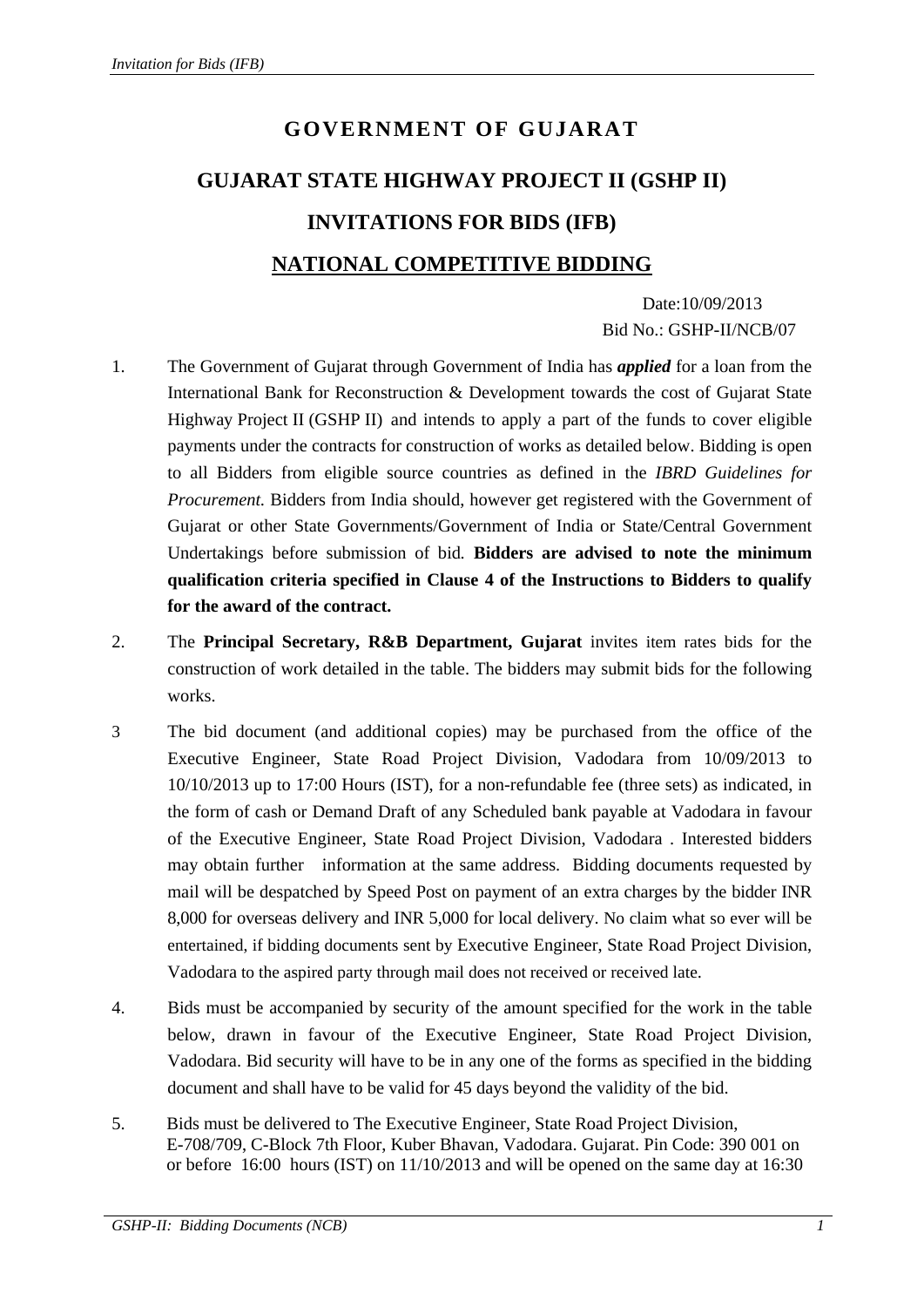hours (IST), in the presence of the bidders who wish to attend. If the office happens to be closed on the date of receipt of the bids as specified, the bids will be received and opened on the next working day at the same time and venue.

- 6. A pre-Bid meeting will be held on 23/09/2013 at 15:30 Hours. (IST).at the Conference Room, Ground Floor, Nirman Bhavan Sector 10A, Gandhinagar Gujarat to clarify the issues and to answer questions on any matter that may be raised at that stage as stated in Clause 9.2 of 'Instructions to Bidders' of the bidding document.
- 7. Other details can be seen in the bidding documents.

| Package No.               | Name of work                                                                                                                                                                                                                                     | Approximate<br>value of work<br>(Rs) | <b>Bid</b><br>Security(Rs) | Cost of<br>document(Rs) | Period of<br>completion |
|---------------------------|--------------------------------------------------------------------------------------------------------------------------------------------------------------------------------------------------------------------------------------------------|--------------------------------------|----------------------------|-------------------------|-------------------------|
| 1                         | $\overline{2}$                                                                                                                                                                                                                                   | 3                                    | $\overline{\mathbf{4}}$    | 5                       | 6                       |
| <b>GSHP-II</b><br>/NCB/07 | <b>Widening</b><br>and<br><b>Strengthening</b><br><b>of</b><br>Dhansura - Meghraj<br>Road km-38+501 to<br>$64 + 583$<br>(Dhansura-<br><b>Malpur</b> )<br>and<br>km-<br>$67 + 711$<br>$84 + 986$<br>to<br>(Malpur to Meghraj)<br><b>SH No-145</b> | Rs. 605.70<br>Million                | Rs. 9.10<br>Million        | Rs. 18,000/-            | 24 Months               |

**TABLE** 

Superintending Engineer Project Implementation Unit R&BD Ground Floor, Nirman Bhavan Gandhinagar (Gujarat), India PIN-382010 Telephone: 079-23252986 Facsimile: 079-23251915 E-mail: se-piu-rnb@gujarat.gov.in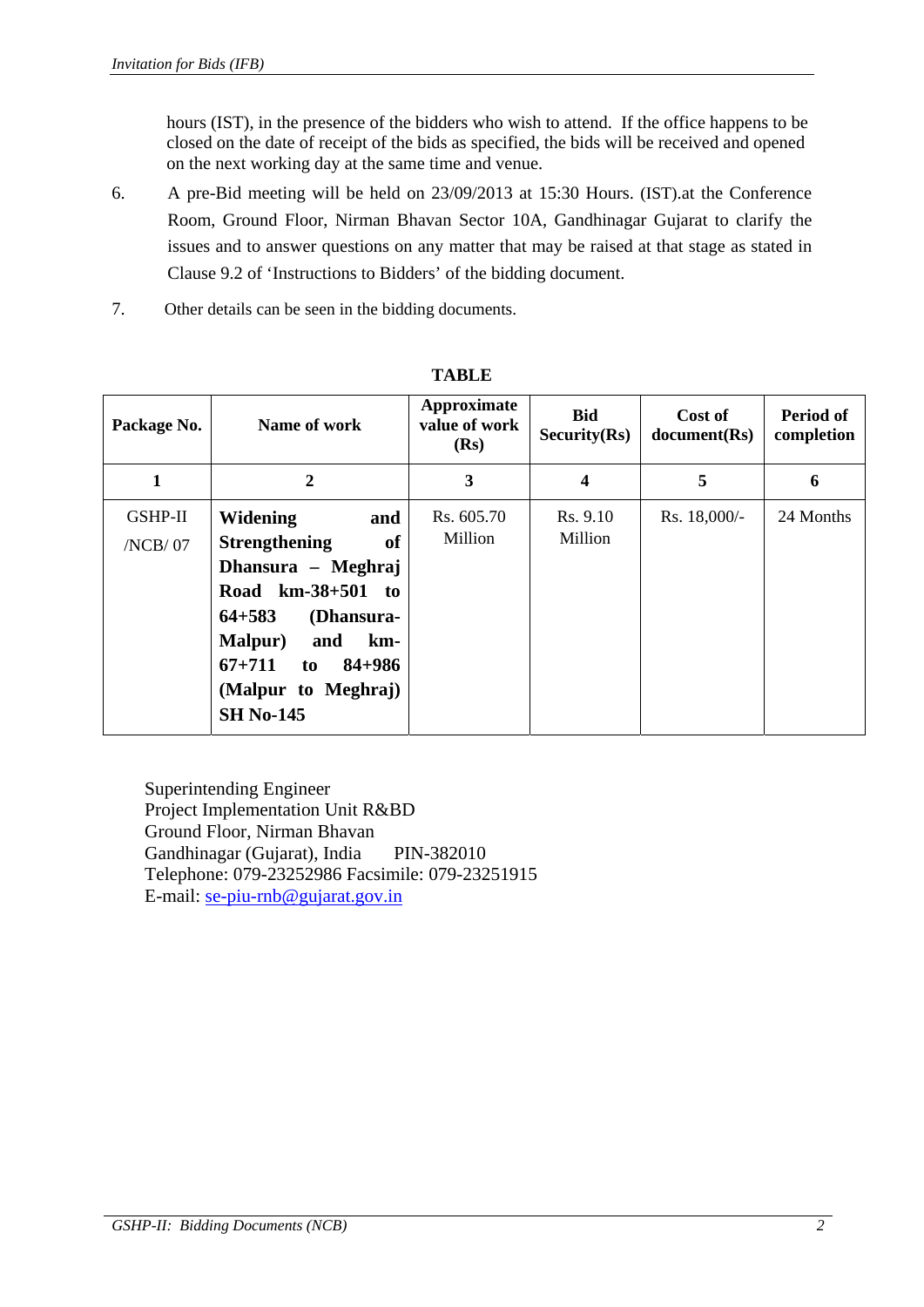# **SECTION 1: INSTRUCTIONS TO BIDDERS (ITB)**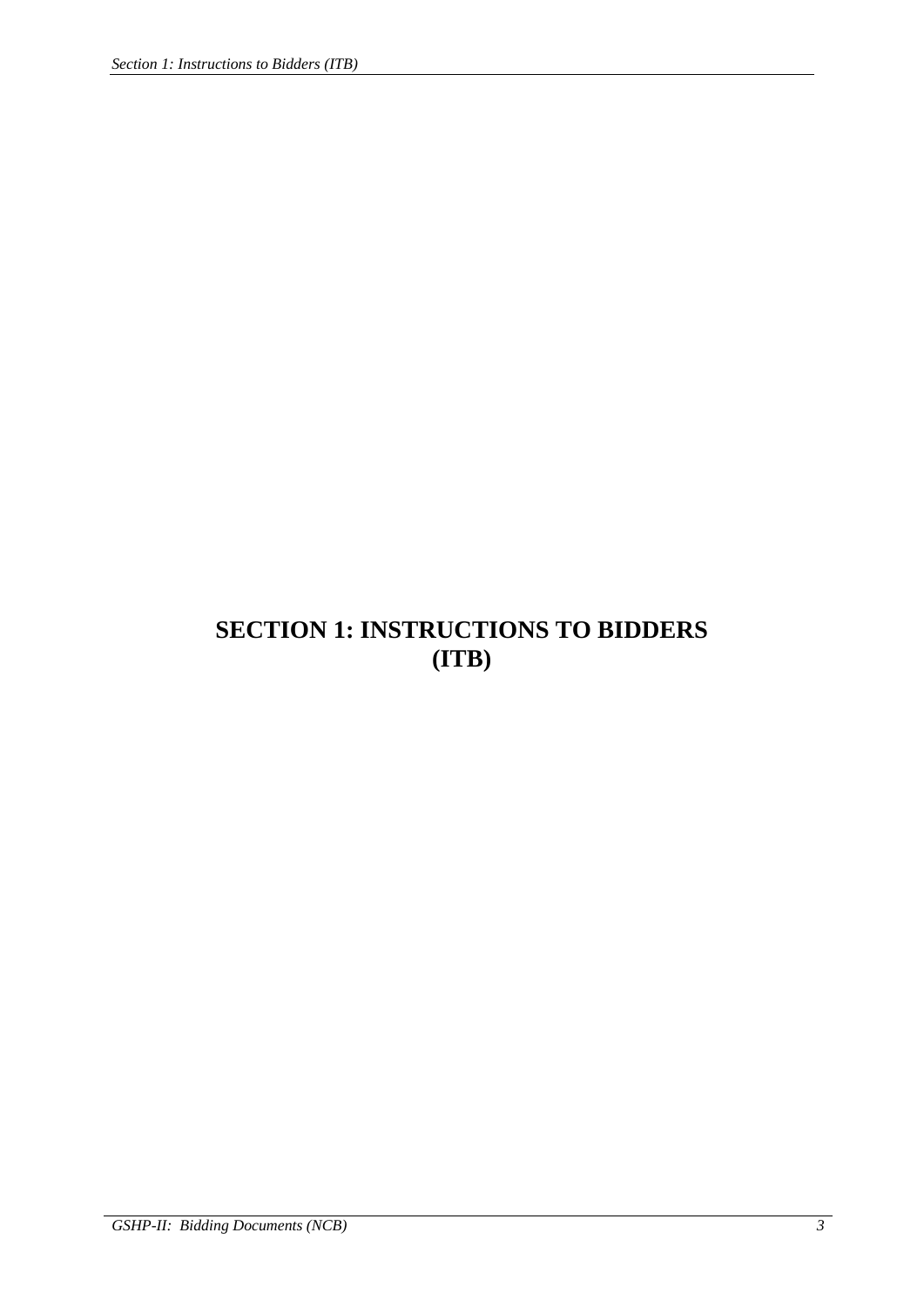# **Section 1: Instructions to Bidders**

#### **Table of Clauses**

| A.        |            |                                     |    |
|-----------|------------|-------------------------------------|----|
|           | 1.         |                                     |    |
|           | 2.         |                                     |    |
|           | 3.         |                                     |    |
|           | 4.         |                                     |    |
|           | 5.         |                                     |    |
|           | 6.         |                                     |    |
|           | 7.         |                                     |    |
| <b>B.</b> |            |                                     |    |
|           | 8.         |                                     |    |
|           | 9.         |                                     |    |
|           | 10.        |                                     |    |
| C.        |            |                                     |    |
|           | 11.        |                                     |    |
|           | 12.        |                                     |    |
|           | 13.        |                                     |    |
|           | 14.        |                                     |    |
|           | 15.        |                                     |    |
|           | 16.        |                                     |    |
|           | 17.        |                                     |    |
|           | 18.        |                                     |    |
| D         |            | <b>Submission of Bids</b>           |    |
|           | 19.        |                                     |    |
|           | 20.        | Deadline for Submission of Bid      | 17 |
|           | 21.        | Late Bids                           | 17 |
|           | 22.        | Modification and Withdrawal of Bids | 17 |
|           |            |                                     |    |
|           | 23         |                                     |    |
|           | 24         |                                     |    |
|           | 25.        |                                     |    |
|           | 26.        |                                     |    |
|           | 27.        |                                     |    |
|           | 28         |                                     |    |
|           | 29<br>30   |                                     |    |
|           |            |                                     |    |
|           |            |                                     |    |
|           | 31         |                                     |    |
|           | 32         |                                     |    |
|           | 33         |                                     |    |
|           | 34.        |                                     |    |
|           | 35.        |                                     |    |
|           | 36.<br>37. |                                     |    |
|           |            |                                     |    |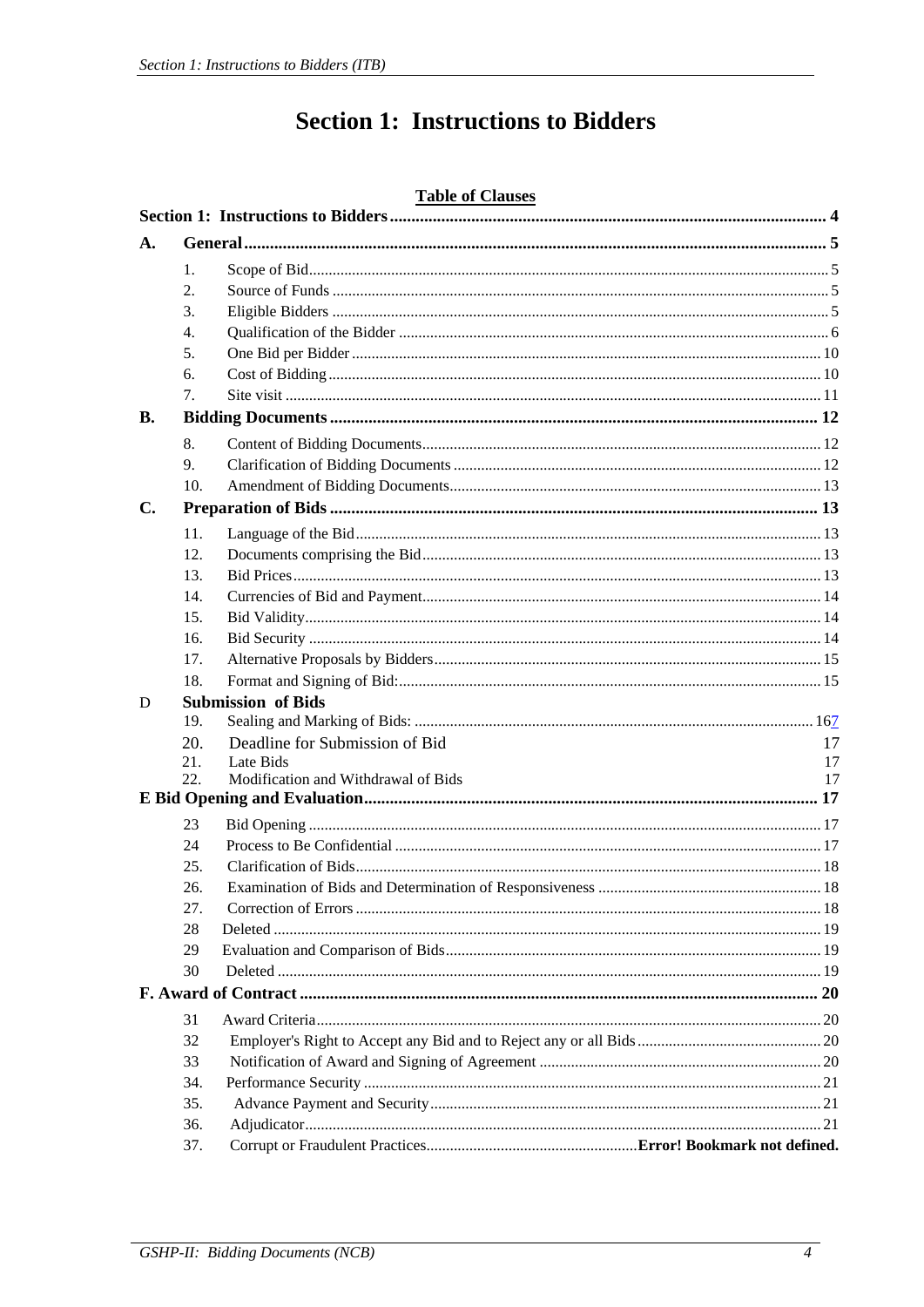## **A. General**

### **1. Scope of Bid**

- **1.1** The Principal Secretary to Government of Gujarat in Roads and Buildings Department (referred to as Employer in these documents) on behalf of the Governor of Gujarat invites bids for the construction of works (as defined in these documents and referred to as "the works") detailed in the table given in IFB. The bidders may submit bids for any or all of the works detailed in the table given in IFB.
- **1.2** The successful bidder will be expected to complete the works by the intended completion date specified in the Contract data.

### **2. Source of Funds**

- **2.1** The Government of India has *applied* for a loan from the International Bank for Reconstruction and Development (hereinafter interchangeably called "the Bank") towards the cost of Gujarat State Highway Project II (GSHPII) and intends to apply a part of the funds to cover eligible payments under the contract for the Works. Payments by the Bank will be made only at the request of the borrower and upon approval of the Bank in accordance with the Loan Agreement*,* and will be subject in all respects to the terms and conditions of that Agreement. Except as the Bank may specifically otherwise agree, no party other than the borrower shall derive any rights from the *Loan Agreement* or have any rights to the loan proceeds.
- **2.2** The loan agreement prohibits a withdrawal from the loan account for the purpose of any payment to persons or entities, or for any import of goods, if such payment or import, to the knowledge of the Bank, is prohibited by a decision of the United Nations Security Council, taken under Chapter VII of the Charter of the United Nations.

### **3. Eligible Bidders**

- 3.1 This Invitation for Bids is open to all bidders from the eligible countries as defined under the IBRD Guidelines for Procurement. Any materials, equipment, and services to be used in the performance of the Contract shall have their origin in the eligible source countries. Please refer to annex-1 on eligibility of country.
- **3.2** All bidders shall provide in Section 2, Forms of Bid and Qualification Information, a statement that the Bidder is not associated, nor has been associated in the past, directly or indirectly, with the Consultant or any other entity that has prepared the design, specifications, and other documents for the Project or being proposed as Project Manager for the Contract. A firm that has been engaged by the Borrower to provide consulting services for the preparation or supervision of the works, and any of its affiliates, shall not be eligible to bid.
- 3.3 Government-owned enterprises in the Employer's country may only participate if they are legally and financially autonomous, operate under commercial law and are not a dependent agency of the Borrower or Sub-borrower.
- 3.4 Bidders shall not be under a declaration of ineligibility for corrupt and fraudulent practices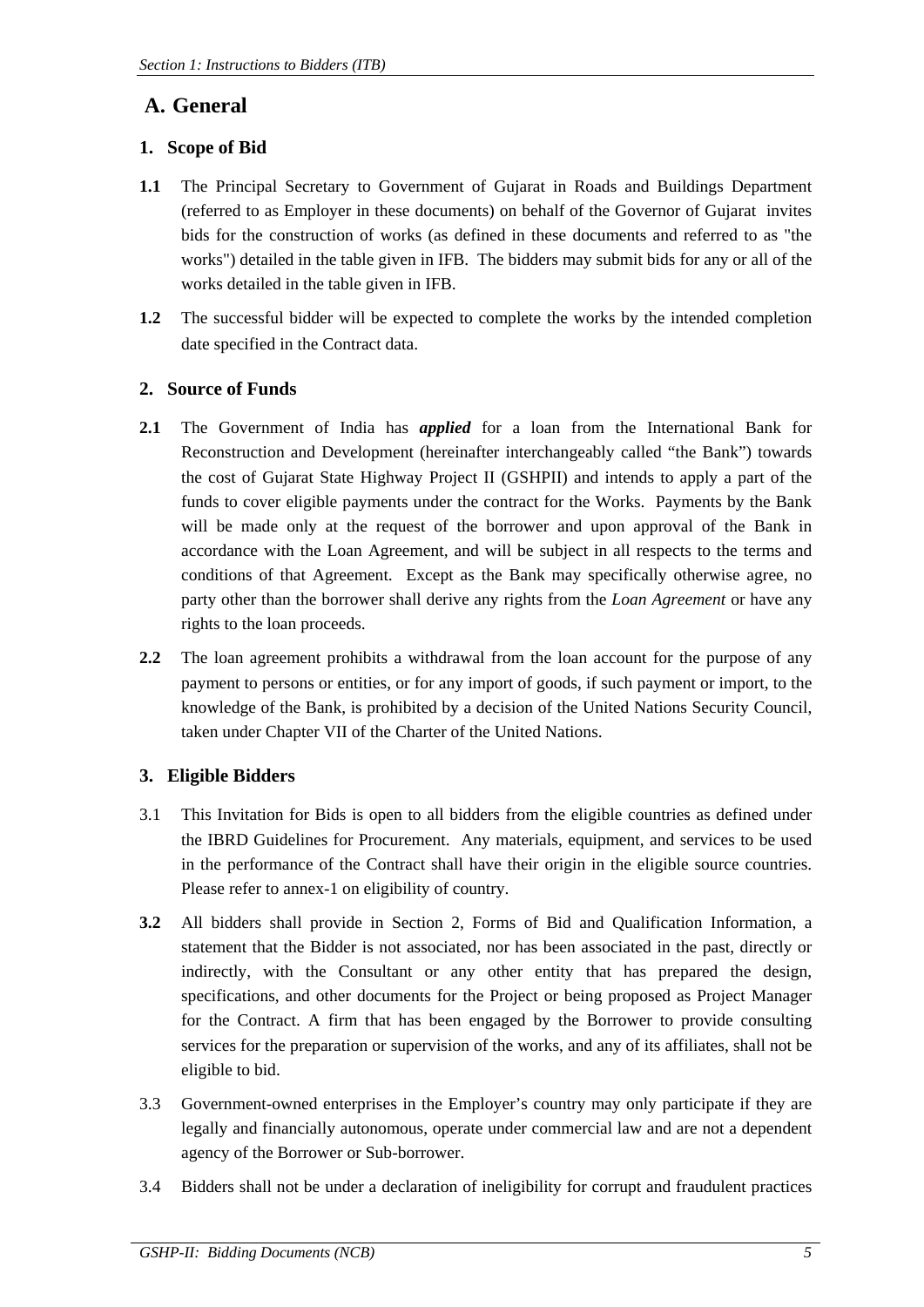issued by the Bank in accordance with sub-clause 37.1.

#### **4. Qualification of the Bidder**

- **4.1** All bidders shall provide in Section 2, Forms of Bid and Qualification Information, a preliminary description of the proposed work method and schedule, including drawings and charts, as necessary.
- **4.2** In the event that Pre-qualification of potential bidders has been undertaken, only bids from prequalified bidders will be considered for award for Contract. These qualified bidders should submit with their bids any information updating their original prequalification applications or, alternatively, confirm in their bids that the originally submitted prequalification information remains essentially correct as of date of bid submission. The update or confirmation should be provided in Section 2.
- **4.3** If the Employer has not undertaken prequalification of potential bidders, all bidders shall include the following information and documents with their bids in Section 2:
	- (a). copies of original documents defining the constitution or legal status, place of registration, and principal place of business; written power of attorney of the signatory of the Bid to commit the Bidder;
	- (b). total monetary value of construction work performed for each of the last five years;
	- (c). experience in works of a similar nature and size for each of the last five years, and details of works under way or contractually committed; and clients who may be contacted for further information on those contracts;
	- (d). major items of construction equipment proposed to carry out the Contract;
	- (e). qualifications and experience of key site management and technical personnel proposed for the Contract;
	- (f) reports on the financial standing of the Bidder, such as profit and loss statements and auditor's reports for the past five years;
	- (g) evidence of adequacy of working capital for this contract (access to line (s) of credit and availability of other financial resources);
	- (h) authority to seek references from the Bidder's bankers;
	- (i) information regarding any litigation or arbitration resulting from contracts executed by the Bidder in the last five years or currently under execution. The information shall include the names of the parties concerned, the disputed amount, cause of litigation, and matter in dispute;
	- (j) The sub-contracting is allowed and acceptable only for certain specialized items of work like piling works for bridge foundation, bearings, Expansion joints or any similar other specialized works for carrying out the Works more effectively.

Sub-contracting of the works by vertical splitting (Milestone/part of a Milestone i.e., all the items of Works in the part or full road length of the Milestone) of the Works is not acceptable. For each, the qualifications and experience of the identified subcontractor in the relevant field should be annexed.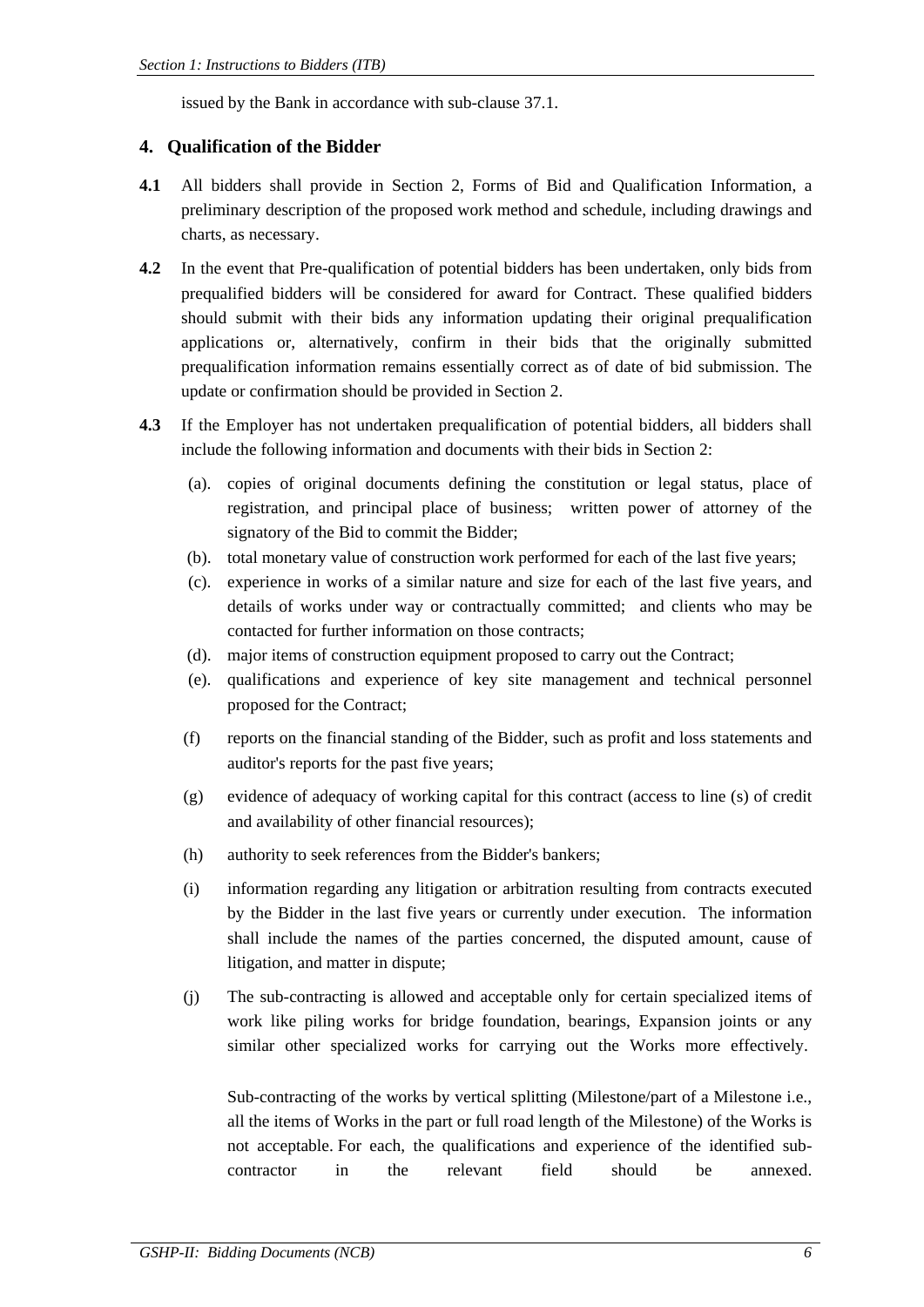The Contractor may subcontract with the approval of the Employer only up to a max of 25% of the Contract Price.; and

- (k) the proposed methodology and program of construction including Environmental Management Plan, backed with equipment, materials and manpower planning and deployment, duly supported with broad calculations and quality control procedures proposed to be adopted, justifying their capability of execution and completion of the work as per technical specifications within the stipulated period of completion as per milestones.
- **4.4** Bids submitted by a joint venture of two or three firms as partners shall comply with the following requirements:
	- [a] the bid shall include all the information listed in Sub-clause 4.3 above;
	- [b] the bid and, in case of a successful bid, the Agreement, shall be signed so as to be legally binding on all partners;
	- [c] one of the partners shall be nominated as being in charge, and this authorization shall be evidenced by submitting a power of attorney signed by legally authorized signatories of all the partners;
	- [d] the partner in charge shall be authorized to incur liabilities and receive instructions for and on behalf of any and all partners of the joint venture and the entire execution of the contract, including payment, shall be done exclusively with the partner in charge;
	- [e] all partners of the joint venture shall be liable jointly and severally for the execution of the contract in accordance with the contract terms, and a statement to this effect shall be included in the authorization mentioned under [c] above, as well as in the bid and in the Agreement [in case of a successful bid];
	- [f] The joint venture agreement should indicate precisely the role of all members of JV in respect of planning, design, construction equipment, key personnel, work execution, and financing of the project. All members of JV should have active participation in execution during the currency of the contract. This should not be varied/modified subsequently without prior approval of the employer;
	- [g] The joint venture agreement should be registered in Gandhinagar, *Gujarat* so as to be legally valid and binding on partners; and
	- [h] a copy of the Joint Venture Agreement entered into by the partners shall be submitted with the bid. Alternatively, a Letter of Intent to execute a joint Venture Agreement in the event of a successful bid shall be signed by all partners and submitted with the bid, together with a copy of the proposed Agreement.

### **4.5 A**. **To qualify for award of the contract, each bidder in its name should have in the last five years i.e. from 2008-09 to 2012-13:**

- (a). achieved, in at least two financial years, a minimum annual financial turnover (in all classes of civil engineering construction works only) of Rs. 605.70Million
- *(b). satisfactorily completed (not less than 90% of contract value), as a prime contractor, (or as subcontractor duly certified by the employer/main contractor) at least one similar work. Similar work is defined as "Single work of widening to two*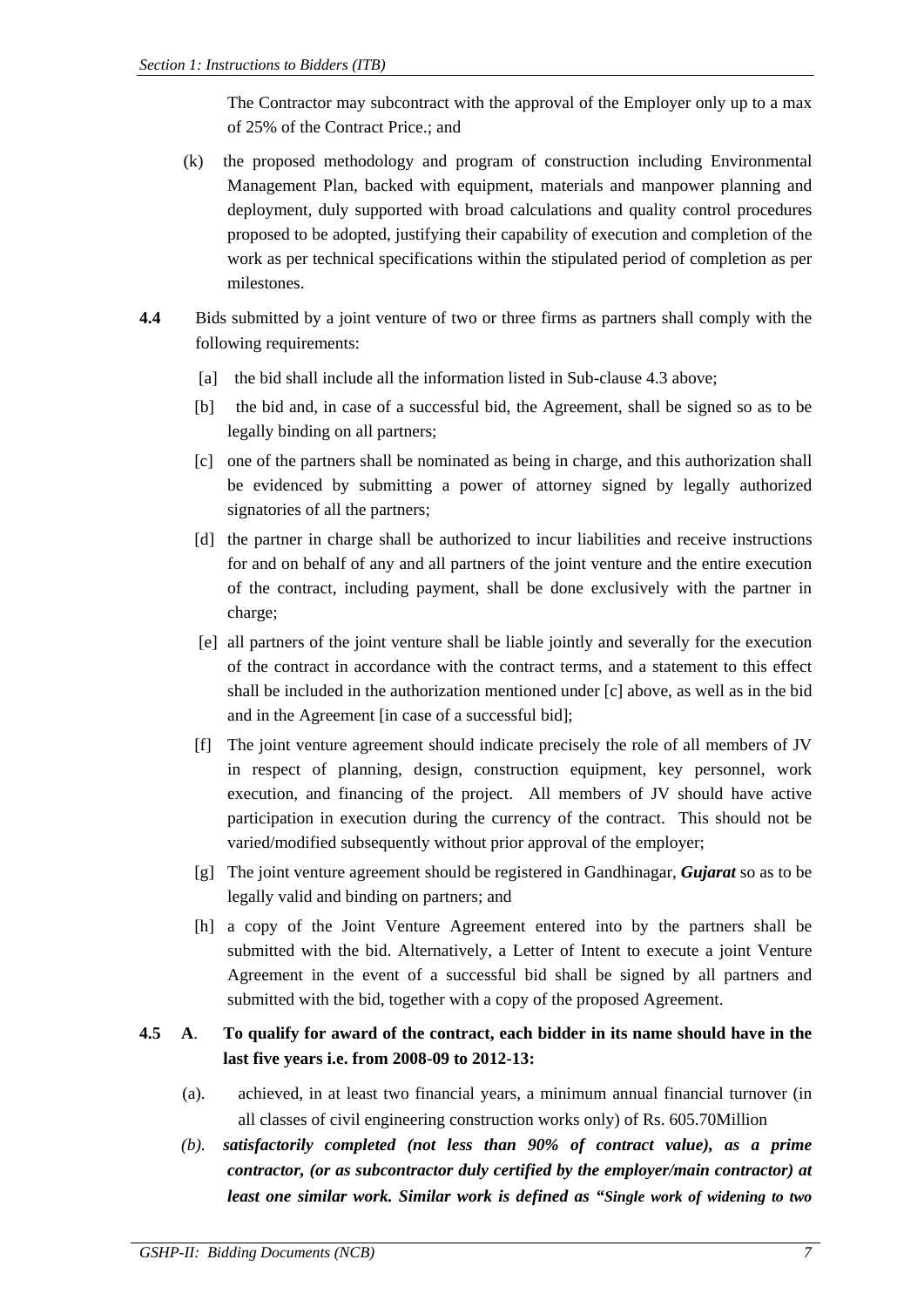*lane or more and strengthening State Highway or National Highway of value not less than Rs. 485 million involving earthwork, GSB, WMM/WBM, BUSG and BM/DBM/SDBC/BC etc. and pipe culvert / box culvert / minor bridge work.*

(c). executed in any one year, the following minimum quantities of work:

| earthwork in both excavation and embankment<br>(combined quantities) | 37800 cum  |
|----------------------------------------------------------------------|------------|
| Granular Sub-Base (GSB)                                              | 103000 cum |
| Wet Mix Macadam (WMM)                                                | 37800 cum  |
| Bituminous Works (B.M., DBM, &BC)                                    | 32000 cum  |
| cement concrete (including RCC and PSC)                              | 7200 cum   |

#### (d). **Not applicable**

#### (e). **Not applicable**

Financial turnover and cost of completed works of previous years shall be given weightage of *10%* per year based on rupee value to bring them to 2013-2014 price level.

#### **4.5 B. Each bidder should further demonstrate**:

(a) availability (either owned or leased or by procurement against mobilization advances) of the following key and critical equipment for this work:

| SI             |                                                   |                            | Max age as on date      | <b>Minimum</b> |
|----------------|---------------------------------------------------|----------------------------|-------------------------|----------------|
| N <sub>0</sub> | Details of equipment                              | Capacity                   | of Submission of        | <b>Number</b>  |
|                |                                                   |                            | <b>Bid (Years)</b>      | required       |
| $\mathbf{1}$   | Dozer                                             | 200 Cum/hr                 | $\sqrt{5}$              | $\overline{2}$ |
| $\overline{2}$ | Motor Grader                                      | <b>ENGINE OUTPUT</b>       | $\overline{5}$          | $\overline{2}$ |
|                |                                                   | <b>ABOVE 150KW (BLADE</b>  |                         |                |
|                |                                                   | 3.35 M) Spreading soil 200 |                         |                |
|                |                                                   | Cum/hr                     |                         |                |
| 3              | Hydraulic Excavator                               | 1.0 Cum Capacity           | 5                       | 3              |
| $\overline{4}$ | Vibratory Roller                                  | Minimum 8-10 Tonne static  | 5                       | $\overline{3}$ |
|                |                                                   | weight                     |                         |                |
| 5              | <b>Tandem Roller</b>                              | Minimum 8-10 Tonne         | 5                       | $\overline{2}$ |
| 6              | <b>Pneumatic Road Roller</b>                      | Minimum 200-300KN          | $\overline{5}$          | 1              |
| $\overline{7}$ | Tipper (Dumpers)                                  | 10-14 Cum Capacity         | $\overline{5}$          | 25             |
| 8              | Water Tanker                                      | 6-10KL                     | $\overline{5}$          | $\overline{4}$ |
|                | Hot Mix Plant (Batch Type)                        | Minimum 100 TPH            | $\overline{\mathbf{3}}$ | 1              |
| 9              | with electronic controls and                      |                            |                         |                |
|                | vibratory screens with scrubber                   |                            |                         |                |
| 10             | <b>WMM Mixing Plant</b>                           | Minimum 100 TPH            | 3                       | 1              |
|                | <b>Stone Crushing Plant (Cone</b>                 | Minimum 150 TPH            | $\overline{3}$          | $\mathbf{1}$   |
| 11             | Crusher with Primary and                          |                            |                         |                |
|                | Secondary Crusher).                               |                            |                         |                |
| 12             | Paver Finisher Hydrostatic with 100 TPH Size 5.5m |                            | 5                       | $\mathbf{1}$   |
|                | sensor control                                    |                            |                         |                |
| 13             | Paver Finisher with Electronic 100 TPH Size 5.5m  |                            | 5                       | 1              |
|                | Sensing Device for WMM                            |                            |                         |                |
|                | work.                                             |                            |                         |                |
| 14             | Bitumen pressure distributor                      | 1750 Sqm/hr                | 5                       | $\overline{2}$ |
|                |                                                   |                            |                         | (1 for Prime   |
|                |                                                   |                            |                         | coat)          |
|                |                                                   |                            |                         | (1 for tack    |
|                |                                                   |                            |                         | coat)          |
| 15             | Power Broom                                       | 1250 Sqm/hr                | 5                       | 1              |
| 16             | <b>JCB/Loader Backhoe</b>                         | 1.0 Cum capacity           | $\overline{5}$          | $\overline{3}$ |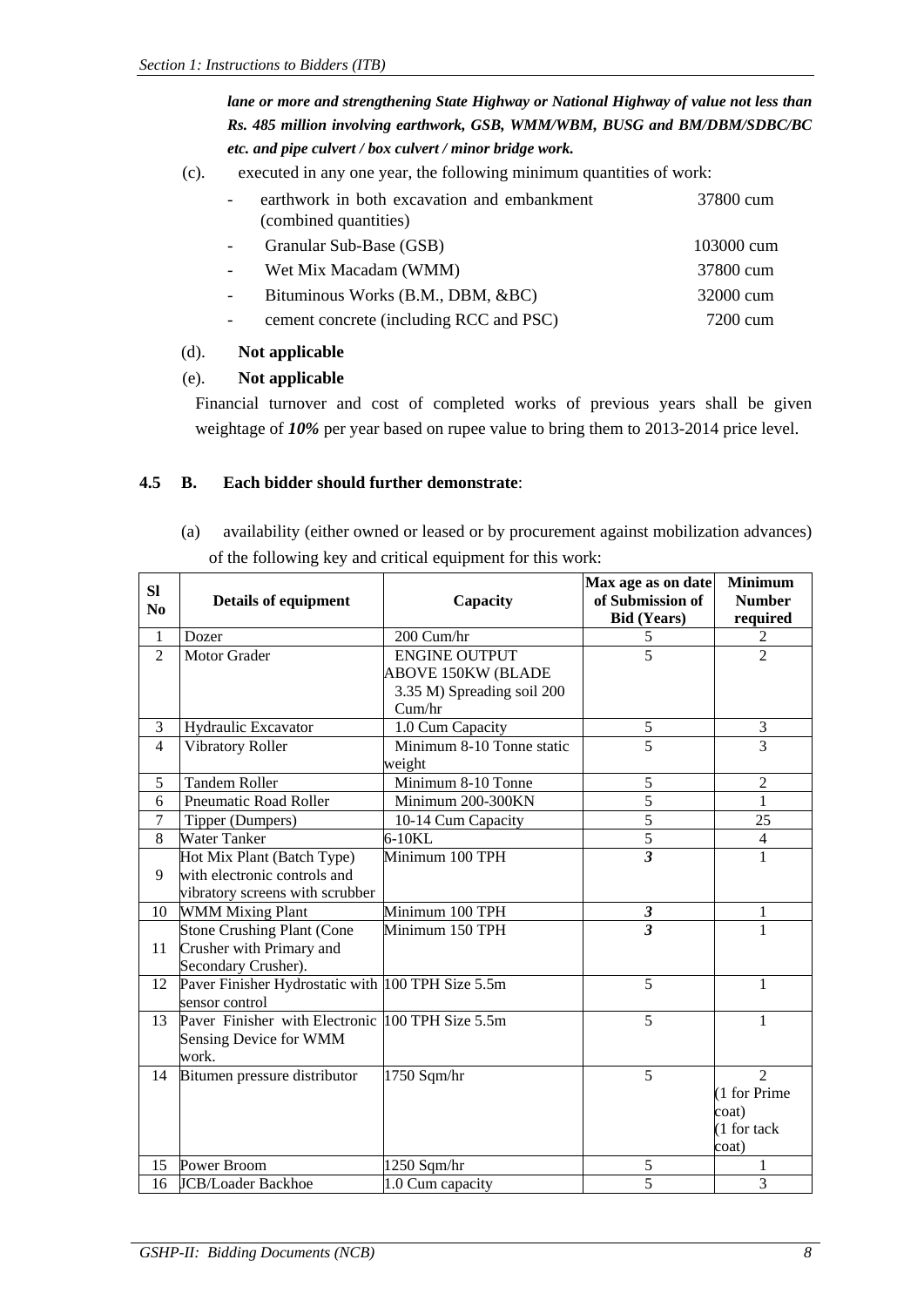The Bidder shall provide further details of proposed items of equipment using the relevant Form in Section 2.

Based on the studies, carried out by the Engineer the minimum suggested major equipment to attain the completion of works in accordance with the prescribed construction schedule are shown in the above list.

The bidders should, however, undertake their own studies and furnish with their bid, a detailed construction planning and methodology supported with layout and necessary drawings and calculations (detailed) as stated in clause  $4.\overline{3}$  (k) above to allow the employer to review their proposals. The numbers, types and capacities of each plant/equipment shall be shown in the proposals along with the cycle time for each operation for the given production capacity to match the requirements.

(b) availability for this work of a Project Manager with no less than fifteen years' experience in construction of similar civil engineering works and other key personnel with adequate experience as below

| SI.<br>No.     | <b>Position</b>                                     | No. | <b>Total Work</b><br><b>Similar</b><br><b>Experience</b><br>(years) | <b>Experience</b><br><b>In Similar</b><br><b>Position</b><br>(years) | <b>Qualification and Specific</b><br><b>Experiences</b>                                                                                                    |
|----------------|-----------------------------------------------------|-----|---------------------------------------------------------------------|----------------------------------------------------------------------|------------------------------------------------------------------------------------------------------------------------------------------------------------|
| $\mathbf{1}$   | Project Manager                                     | 1   | 15                                                                  | 10                                                                   | Degree in Civil Engr. & must have<br>worked as project manager                                                                                             |
| $\overline{2}$ | Highway<br>Engineer                                 | 1   | 10                                                                  | 5                                                                    | Degree in Civil Engr. & must have<br>worked as Highway Engr. Or<br>Diploma with a total experience of 15<br>years and 8 years in similar position.         |
| 3              | <b>Bridge Engineer</b>                              | 1   | 10                                                                  | 5                                                                    | Degree in Civil Engr. & must have<br>worked as Bridge Engr. Or Diploma<br>with a total experience of 15 years<br>and 8 years in similar position           |
| $\overline{4}$ | Material<br>Engineer                                | 1   | 10                                                                  | 5                                                                    | Degree in Civil Engr. & must have<br>worked as material Engr. Or<br>Diploma with a total of 15 years of<br>experience with 8 years in similar<br>position. |
| 5              | Quantity<br>Surveyor                                | 1   | 5                                                                   | 3                                                                    | Degree/ Diploma in Civil Engr. &<br>must have worked as Quantity<br>surveyor                                                                               |
| 6              | Land Surveyor                                       | 2   | 5                                                                   | 3                                                                    | Diploma in Civil Engr. & must have<br>worked as land surveyor                                                                                              |
| 7              | Mechanical/<br>Equipment<br>Maintenance<br>Engineer | 1   | 5                                                                   | 3                                                                    | Dip/Degree in Mech. Engineering.                                                                                                                           |
| 8              | Environmental<br>cum road safety<br>manager         | 1   | 5                                                                   | 3                                                                    | Graduate and preferably with post<br>graduate degree/diploma in<br>environmental science or equivalent<br>& must have worked as Quantity<br>surveyor       |

( c) liquid assets and/or availability of credit facilities of no less than *Rs.101* million in the format given in Section 2.

 **(Credit lines/letter of credit/certificates from Banks for meeting the funds requirement etc.)**

- **4.5 C. To qualify for this work invited in the IFB**, the bidder must demonstrate having experience and resources sufficient to meet the qualifying criteria.
- **4.6** The figures for each of the partners of a joint venture shall be added together to determine the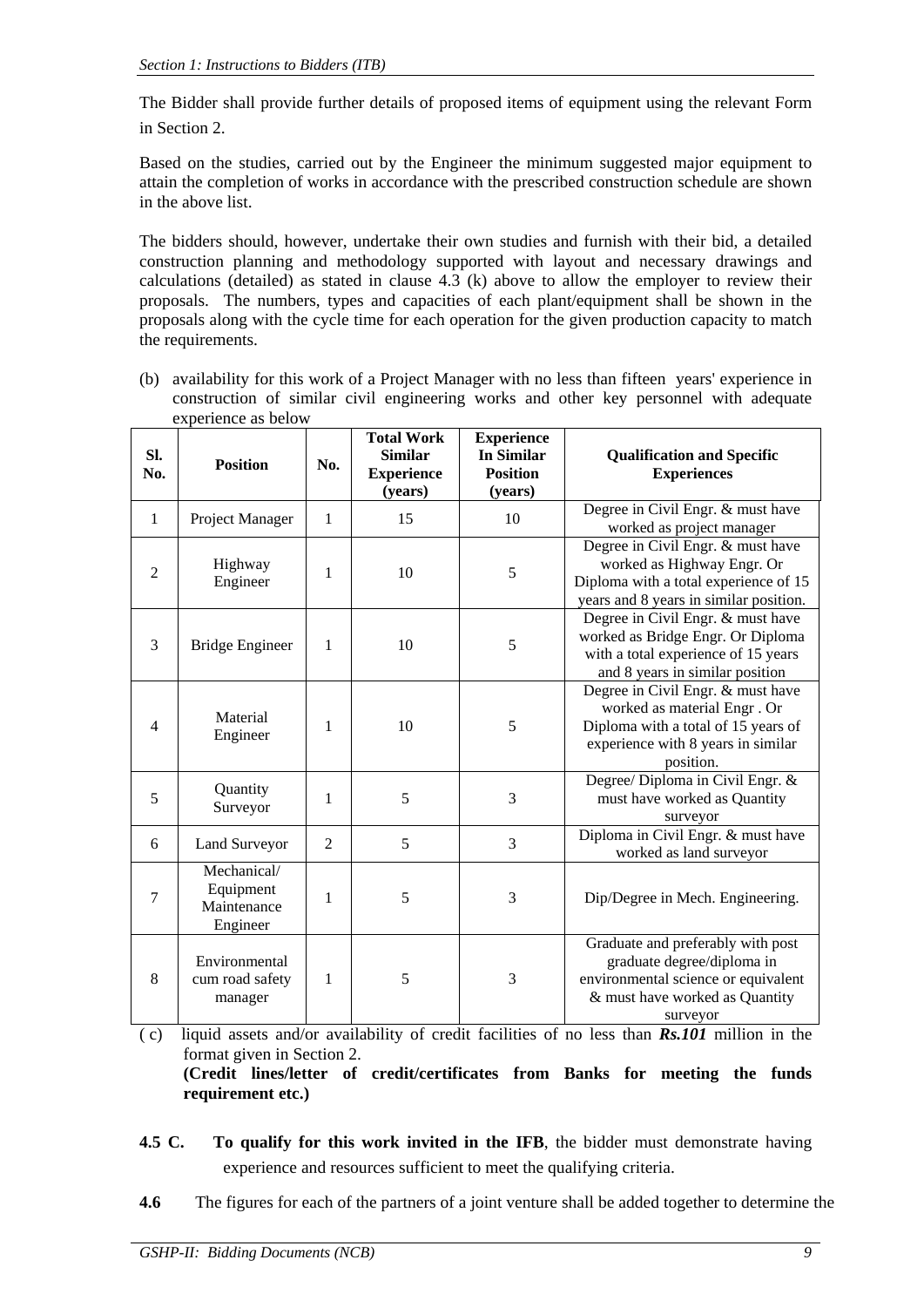Bidder's compliance with the minimum qualifying criteria of Sub-clause 4.5. However, for a joint venture to qualify each of its partners must meet at least 50 per cent of the minimum criteria set in Sub-clause 4.5 above and all the partners collectively must meet the criteria specified in Sub-clause 4.5 above in full. Failure to comply with this requirement will result in rejection of the joint venture's bid.

Sub-contractor's experience and resources will not be taken into account in determining the Bidder's compliance with the qualifying criteria, except to the extent stated in Clause 4.5 [A]  $(c)$ ,  $(d)$  and  $(e)$  above.

**4.7** Bidders who meet the minimum qualification criteria will be qualified only if their available bid capacity is more than the total bid value. The available bid capacity will be calculated as under:

#### **Assessed Available Bid capacity = (A\*N\*1.5 - B)**

where

 $A =$  Maximum value of civil engineering works executed in any one year during the last five years (updated to *2013-14* price level) taking into account the completed as well as works in progress.

 $N = 2$ 

- B = Value, at *2013-14* price level, of existing commitments and on-going works to be completed during the next *2* years (period of completion of the works for which bids are invited)
- *Note: The statements showing the value of existing commitments and on-going works as well as the stipulated period of completion remaining for each of the works listed should be countersigned by the Engineer in charge, not below the rank of an Executive Engineer or equivalent.*
- **4.8** Even though the bidders meet the above qualifying criteria, they are subject to be disqualified if they have:
	- made misleading or false representations in the forms, statements and attachments submitted in proof of the qualification requirements; and/or
	- record of poor performance such as abandoning the works, not properly completing the contract, inordinate delays in completion, litigation history, or financial failures etc.; and/or
	- participated in the previous bidding for the same work and had quoted unreasonably high bid prices and could not furnish rational justification to the employer.

### **5. One Bid per Bidder**

**5.1** Each bidder shall submit only one bid for one contract either individually or as a partner in a Joint Venture. A bidder who submits or participates in more than one Bid (other than as a subcontractor or in cases of alternatives that have been permitted or requested) will cause all the proposals with the Bidder's participation to be disqualified.

#### **6. Cost of Bidding**

**6.1** The bidder shall bear all costs associated with the preparation and submission of his Bid, and the Employer will in no case be responsible and liable for those costs.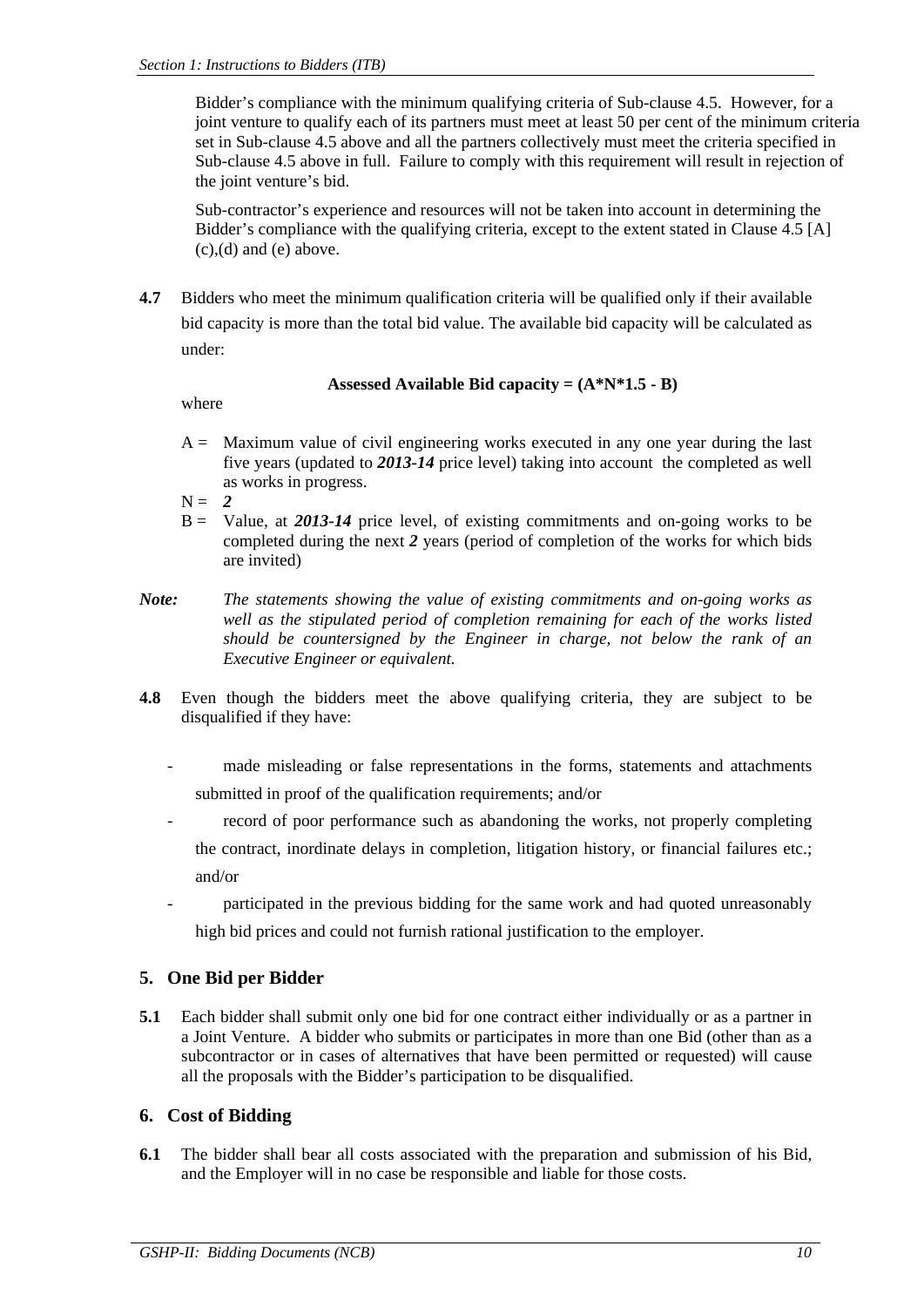#### **7. Site visit**

**7.1** The Bidder, at the Bidder's own responsibility and risk is encouraged to visit and examine the Site of Works and its surroundings and obtain all information that may be necessary for preparing the Bid and entering into a contract for construction of the Works. The costs of visiting the Site shall be at the Bidder's own expense.

*\* the financial year in which bids are received*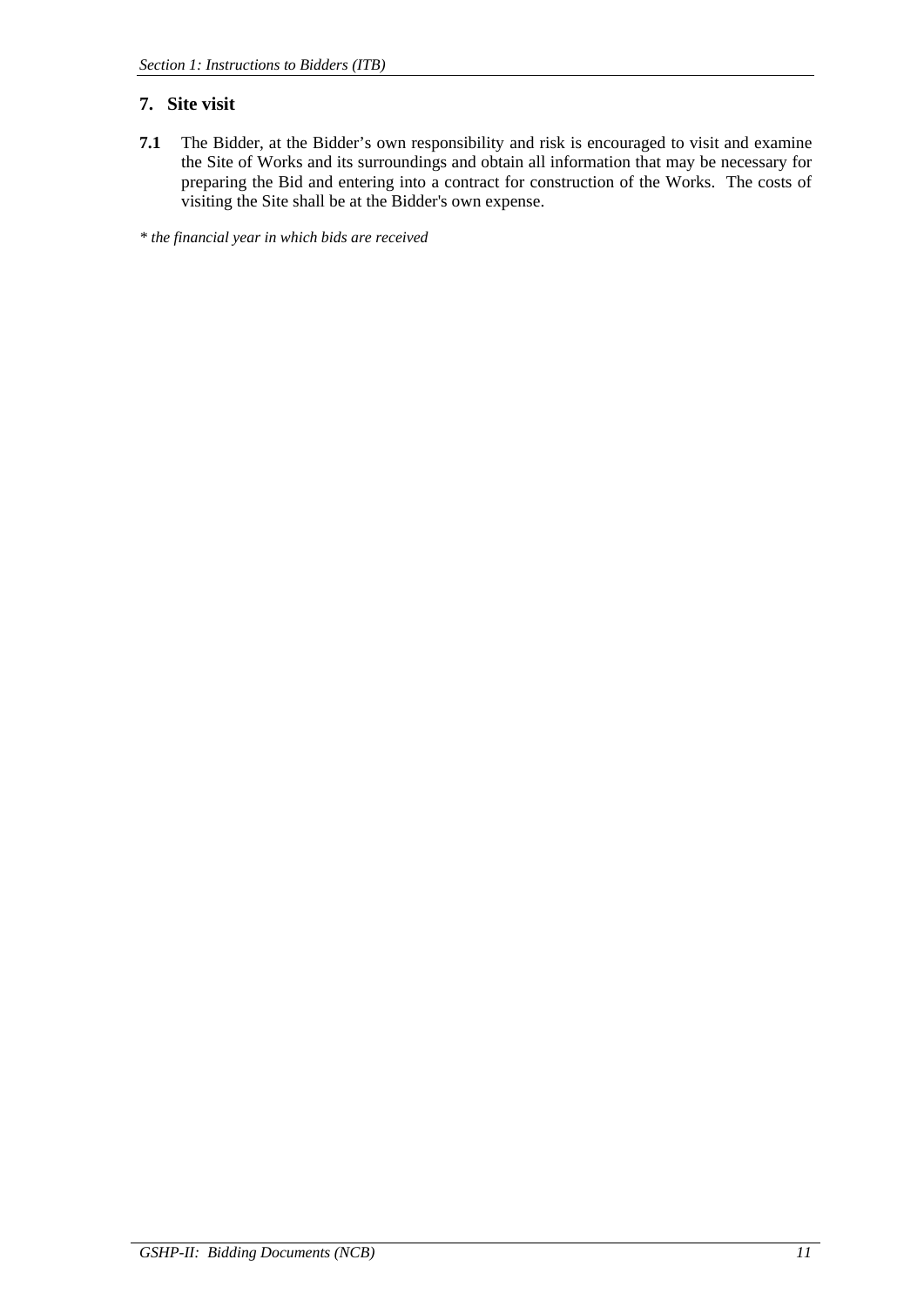# **B. Bidding Documents**

#### **8. Content of Bidding Documents**

8.1 The set of bidding documents comprises the documents listed in the table below and addenda issued in accordance with Clause 10:

| Section |                                            |
|---------|--------------------------------------------|
|         | <b>Invitation for Bids</b>                 |
|         | <b>Instructions to Bidders</b>             |
| 2       | Forms of Bid and Qualification Information |
| 3       | <b>Conditions of Contract</b>              |
|         | <b>Contract Data</b>                       |
| 5       | Specifications                             |
| 6       | Drawings                                   |
|         | <b>Bills of Quantities</b>                 |
|         | Forms of Securities                        |

8.2 Of the three sets of the bidding documents supplied, two sets should be completed and returned with the bid.

#### **9. Clarification of Bidding Documents**

9.1 A prospective bidder requiring any clarification of the bidding documents may notify the Employer in writing or by cable (hereinafter "cable" includes telex and facsimile) at the Employer's address indicated in the invitation to bid. The Employer will respond to any request for clarification which he received earlier than 15 days prior to the deadline for submission of bids. Copies of the Employer's response will be forwarded to all purchasers of the bidding documents, including a description of the enquiry but without identifying its source.

#### 9.2 **Pre-bid meeting**

- 9.2.1 The bidder or his official representative is invited to attend a pre-bid meeting which will take place at the Office of the Superintending Engineer, Project Implementation Unit R&BD, Nirman Bhavan Gandhinagar, Gujarat on 23/09/2013 at 15:30 Hours. (IST).
- 9.2.2 The purpose of the meeting will be to clarify issues and to answer questions on any matter that may be raised at that stage.
- 9.2.3 The bidder is requested to submit any questions through above mentioned methods, not later than one week before the meeting.
- 9.2.4 Minutes of the meeting, including the text of the questions raised (without identifying the source of enquiry) and the responses given will be transmitted without delay to all purchasers of the bidding documents. Any modification of the bidding documents listed in Sub-Clause 8.1 which may become necessary as a result of the pre-bid meeting shall be made by the Employer exclusively through the issue of an Addendum pursuant to Clause 10 and not through the minutes of the pre-bid meeting.
- 9.2.5 Non-attendance at the pre-bid meeting will not be a cause for disqualification of a bidder.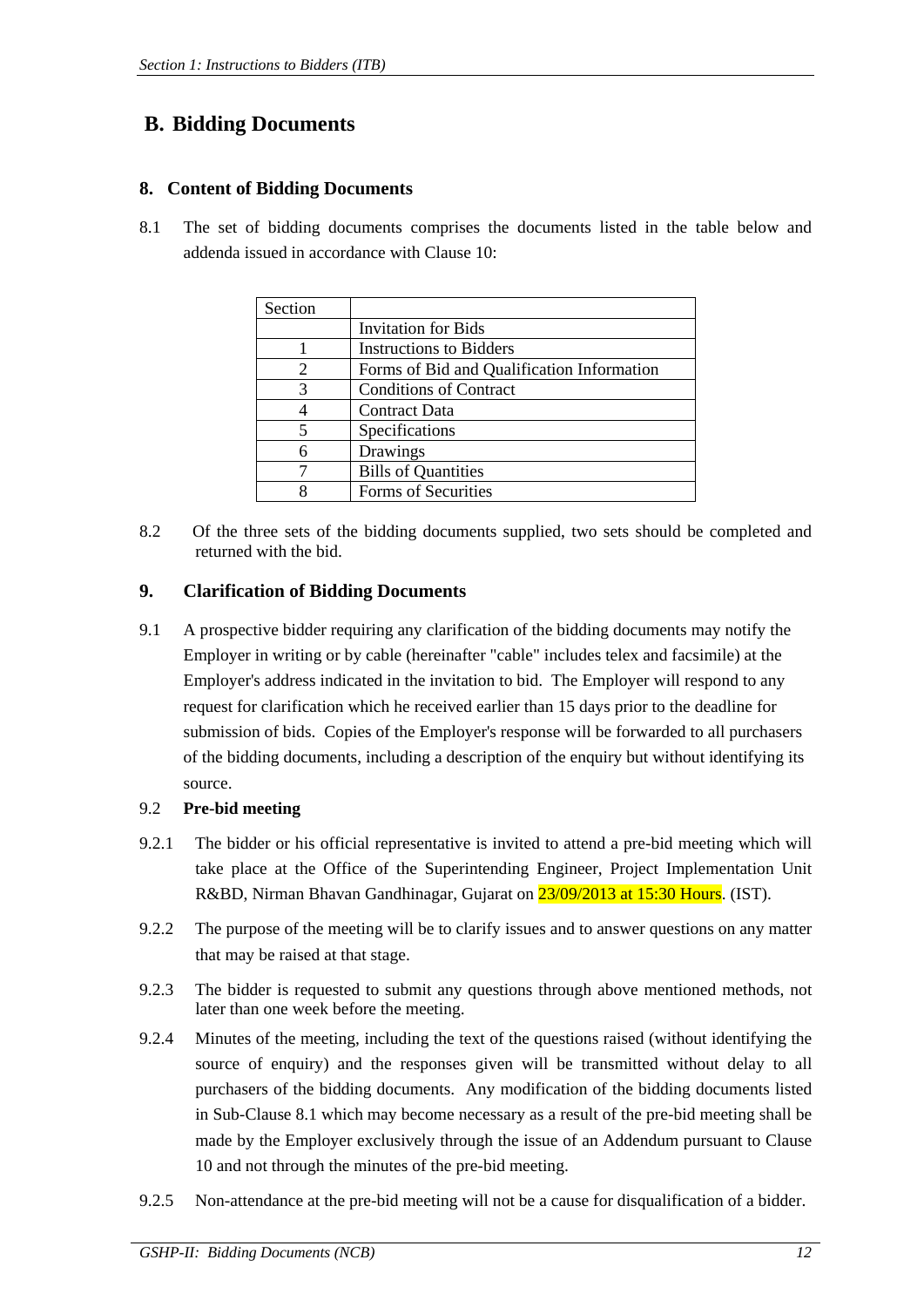#### **10. Amendment of Bidding Documents**

- 10.1 Before the deadline for submission of bids, the Employer may modify the bidding documents by issuing addenda.
- 10.2 Any addendum thus issued shall be part of the bidding documents and shall be communicated in writing to all the purchasers of the bidding documents. Prospective bidders shall acknowledge receipt of each addendum in writing to the Employer.
- 10.3 To give prospective bidders reasonable time in which to take an addendum into account in preparing their bids, the Employer shall extend as necessary the deadline for submission of bids, in accordance with Sub-Clause 20.2 below.

### **C. Preparation of Bids**

#### **11. Language of the Bid**

11.1 All documents relating to the bid shall be in the English language.

#### **12. Documents comprising the Bid**

- 12.1 The bid submitted by the bidder shall comprise the following:
	- (a) The Bid (in the format indicated in Section 2).
	- (b) Bid Security;
	- (c) Priced Bill of Quantities;
	- (d) Oualification Information Form and Documents;

 and any other materials required to be completed and submitted by bidders in accordance with these instructions. The documents listed under Sections 2, 4 and 7 of Sub-Clause 8.1 shall be filled in without exception.

12.2 Bidders bidding for this contract together with other contracts stated in the IFB to form a package will so indicate in the bid together with any discounts offered for the award of more than one contract.

#### **13. Bid Prices**

- 13.1 The contract shall be for the whole works as described in Sub-Clause 1.1, based on the priced Bill Quantities submitted by the Bidder.
- 13.2 The bidder shall fill in rates and prices and line item total (both in figures and words) for all items of the Works described in the Bill of Quantities along with total bid price (both in figures and words). Items for which no rate or price is entered by the bidder will not be paid for by the employer when executed and shall be deemed covered by the other rates and prices in the Bill of Quantities. Corrections, if any, shall be made by crossing out, initialling, dating and rewriting.
- 13.3 All duties, taxes, and other levies payable by the contractor under the contract, or for any other cause shall be included in the rates, prices and total Bid Price submitted by the Bidder.
- Note: *"Bidders may like to ascertain availability of excise/custom duty exemption benefits available in India to the contracts financed under World Bank loan/credits. They are solely responsible for obtaining such benefits which they have considered in their bid and in case of failure to receive such benefits for reasons whatsoever, the employer will not compensate the bidder (contractor). Where the bidder has quoted taking into account*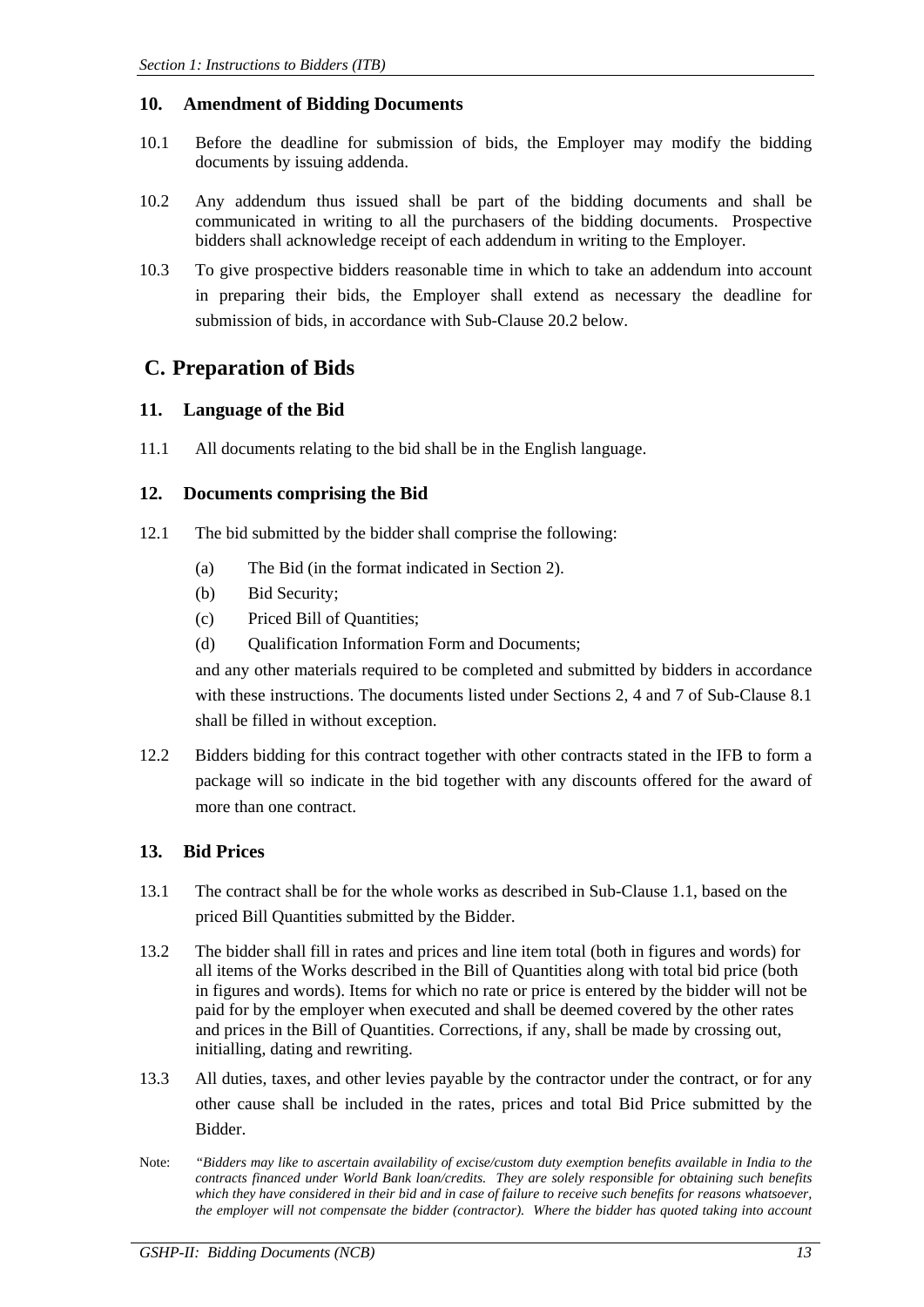*such benefits, he must give all information required for issue of certificates in terms of such notifications as per form attached to the Qualification Information in the bid. To the extent the employer determines the quantity indicated therein are reasonable keeping in view the bill of quantities, construction programme and methodology, the certificates will be issued within 60 [sixty] days of signing of contract and no subsequent changes will be permitted. No certificate will be issued for items where no quantity/capacity of equipment is indicated in the statement. No certificate can be issued till the Loan Negotiation is completed. The bids which do not conform to the above provisions will be treated as non responsive and rejected. Any delay in procurement of the construction equipment /machinery/goods as a result of the above shall not be a cause for granting any extension of time."* 

13.4 The rates and prices quoted by the bidder are subject to adjustment during the performance of the Contract in accordance with the provisions of Clause 47 of the Conditions of Contract.

#### **14. Currencies of Bid and Payment**

14.1 The unit rates and the prices shall be quoted by the bidder entirely in Indian Rupees.

#### **15. Bid Validity**

- 15.1 Bids shall remain valid for a period not less than *ninety days* after the deadline date for bid submission specified in Clause 20. A bid valid for a shorter period shall be rejected by the Employer as non-responsive.
- 15.2 In exceptional circumstances, prior to expiry of the original time limit, the Employer may request that the bidders may extend the period of validity for a specified additional period. The request and the bidders' responses shall be made in writing or by cable. A bidder may refuse the request without forfeiting his bid security. A bidder agreeing to the request will not be required or permitted to modify his bid except as provided in 15.3 hereinafter, but will be required to extend the validity of his bid security for a period of the extension, and in compliance with Clause 16 in all respects.
- 15.3 Not Applicable.
- 15.4 Bid evaluation will be based on the bid prices.

#### **16. Bid Security**

- 16.1 The Bidder shall furnish, as part of his Bid, a Bid security in the amount as shown in column 4 of the table of IFB for this particular work. This bid security shall be in favour of Executive Engineer State Road Project Division, Vadodara, Payable at Vadodara and may be in one of the following forms:
	- a bank guarantee issued by a nationalized / scheduled bank located in India or a reputable bank located abroad with counter guarantee from a nationalised/scheduled commercial bank located in India in the form given in Section 8; or
	- Certified cheque, Bank draft or Letter of Credit in favour of Executive Engineer State Road Project Division, Vadodara, payable at Vadodara.
- 16.2 Bank guarantees issued as surety for the bid shall be valid for 45 days beyond the validity of the bid.
- 16.3 Any bid not accompanied by an acceptable Bid Security and not secured as indicated in Sub-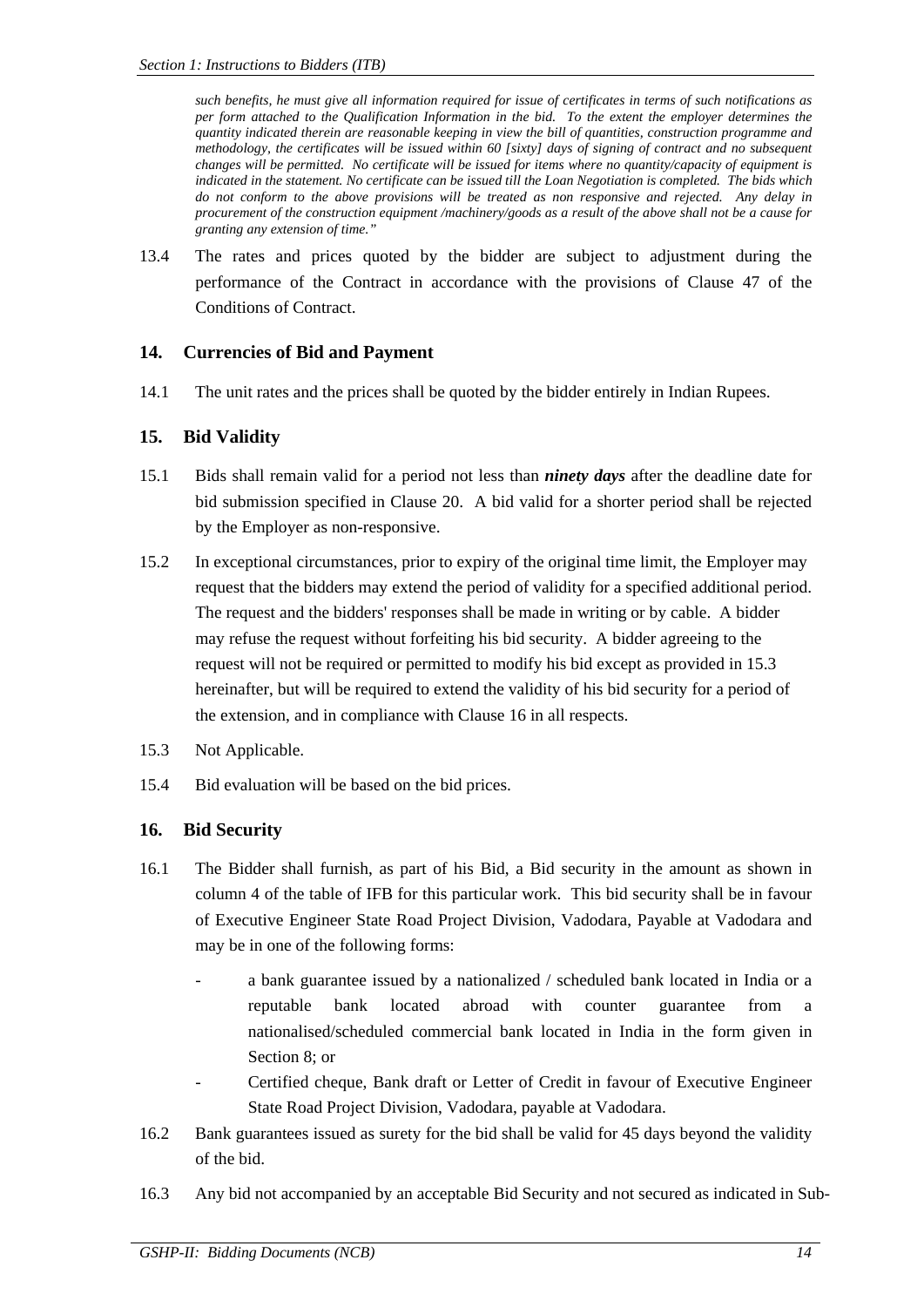Clauses 16.1 and 16.2 above shall be rejected by the Employer as non-responsive. The bid security of a joint venture must define as 'bidder' all joint venture partners and list them in the following manner : a joint venture consisting of '…….', '……….', and '……….'.

- 16.4 The Bid Security of unsuccessful bidders will be returned within 28 days of the end of the bid validity period specified in Sub-Clause 15.1.
- 16.5 The Bid Security of the successful bidder will be discharged when the bidder has signed the Agreement and furnished the required Performance Security.
- 16.6 The Bid Security may be forfeited
	- (a) if the Bidder withdraws the Bid after Bid opening during the period of Bid validity; *or*
	- (b) if the Bidder does not accept the correction of the Bid Price, pursuant to Clause 27; or
	- (c) in the case of a successful Bidder, if the Bidder fails within the specified time limit to
		- (i) sign the Agreement; or
		- (ii) furnish the required Performance Security.

#### **17. Alternative Proposals by Bidders**

17.1 Bidders shall submit offers that comply with the requirements of the bidding documents, including the basic technical design as indicated in the drawing and specifications. Alternatives will not be considered.

#### **18. Format and Signing of Bid:**

- 18.1 The Bidder shall prepare one original and one copy of the documents comprising the bid as described in Clause 12 of these Instructions to Bidders, bound with the volume containing the Form of Bid, and clearly marked "ORIGINAL" and "COPY" as appropriate. In the event of discrepancy between them, the original shall prevail.
- 18.2 The original and copy of the Bid shall be typed or written in indelible ink and shall be signed by a person or persons duly authorized to sign on behalf of the Bidder, pursuant to Sub-Clauses 4.3. All pages of the bid where entries or amendments have been made shall be initialled by the person or persons signing the bid.
- 18.3 The Bid shall contain no alterations or additions, except those to comply with instructions issued by the Employer, or as necessary to correct errors made by the bidder, in which case such corrections shall be initialled by the person or persons signing the bid.
- 18.4 The bidder shall furnish information as described in the Form of Bid on commissions or gratuities, if any, paid or to be paid to agents relating to the Bid, and to contract execution if the bidder is awarded the contract.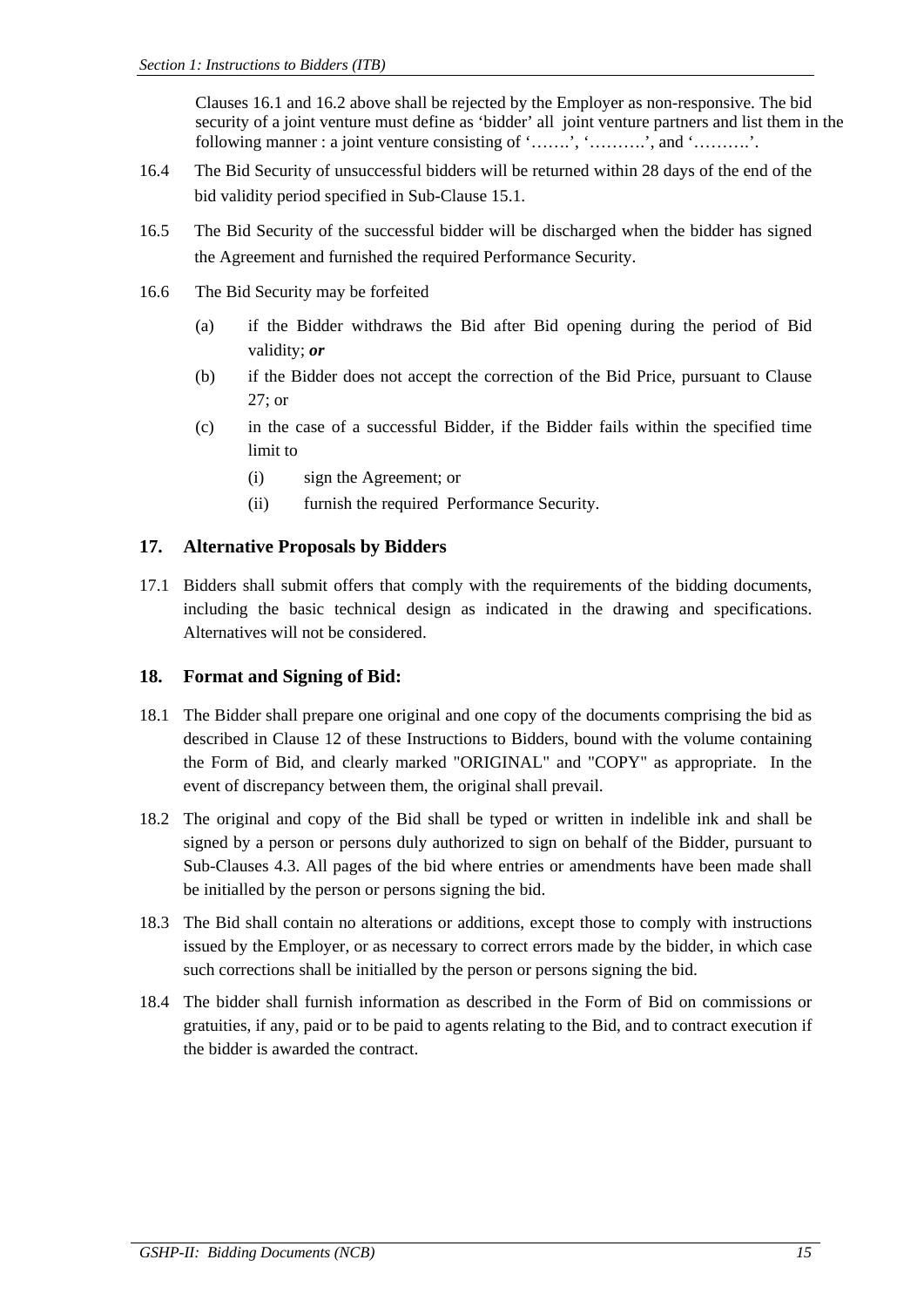## **D. Submission of Bids**

#### **19. Sealing and Marking of Bids:**

- 19.1 The Bidder shall seal the original and copy of the Bid in separate envelopes, duly marking the envelopes as "**ORIGINAL**" and "**COPY**". These envelopes (called as inner envelopes) shall then be put inside one outer envelope.
- 19.2 The **inner and outer** envelopes shall
	- (a) be addressed to the Employer at the following address:

 *The Executive Engineer, State Road Project Division, E-708/709, C-Block 7th Floor, Kuber Bhavan, Vadodara. Gujarat Pin Code: 390 001*  And;

- (b) bear the following identification:
	- Bid for "**Widening and Strengthening of Dhansura Meghraj Road km-38+501 to 64+583 (Dhansura-Malpur) and km-67+711 to 84+986 (Malpur to Meghraj) SH No-145**"

- Bid Reference No. GSHP- II/ NCB/07

- DO NOT OPEN BEFORE 11/10/2013, 16:30 Hours. *(IST).*

19.3 In addition to the identification required in Sub-Clause 19.2, the inner envelopes shall indicate the name and address of the bidder to enable the bid to be returned unopened in case it is declared late, pursuant to Clause 21.

19.4 If the outer envelope is not sealed and marked as above, the Employer will assume no responsibility for the misplacement or premature opening of the bid.

#### **20 Deadline for Submission of the Bids**

- **20.1** Bids must be received by the Employer at the address specified above no later than 11/10/2013, 16:00 Hours. *(IST)*. In the event of the specified date for the submission of bids declared a holiday for the Employer, the Bids will be received up to the appointed time on the next working day.
- **20.2** The Employer may extend the deadline for submission of bids by issuing an amendment in accordance with Clause 10, in which case all rights and obligations of the Employer and the bidders previously subject to the original deadline will then be subject to the new deadline.
- **21. Late Bids:**
- **21.1** Any Bid received by the Employer after the deadline prescribed in Clause 20 will be returned unopened to the bidder.
- **22. Modification and Withdrawal of Bids**
- **22.1** Bidders may modify or withdraw their bids by giving notice in writing before the deadline prescribed in Clause 20.
- **22.2** Each Bidder's modification or withdrawal notice shall be prepared, sealed, marked, and delivered in accordance with Clause 18 & 19, with the outer and inner envelopes additionally marked "**MODIFICATION**" or "**WITHDRAWAL**", as appropriate.
- 22.3 No bid may be modified after the deadline for submission of Bids.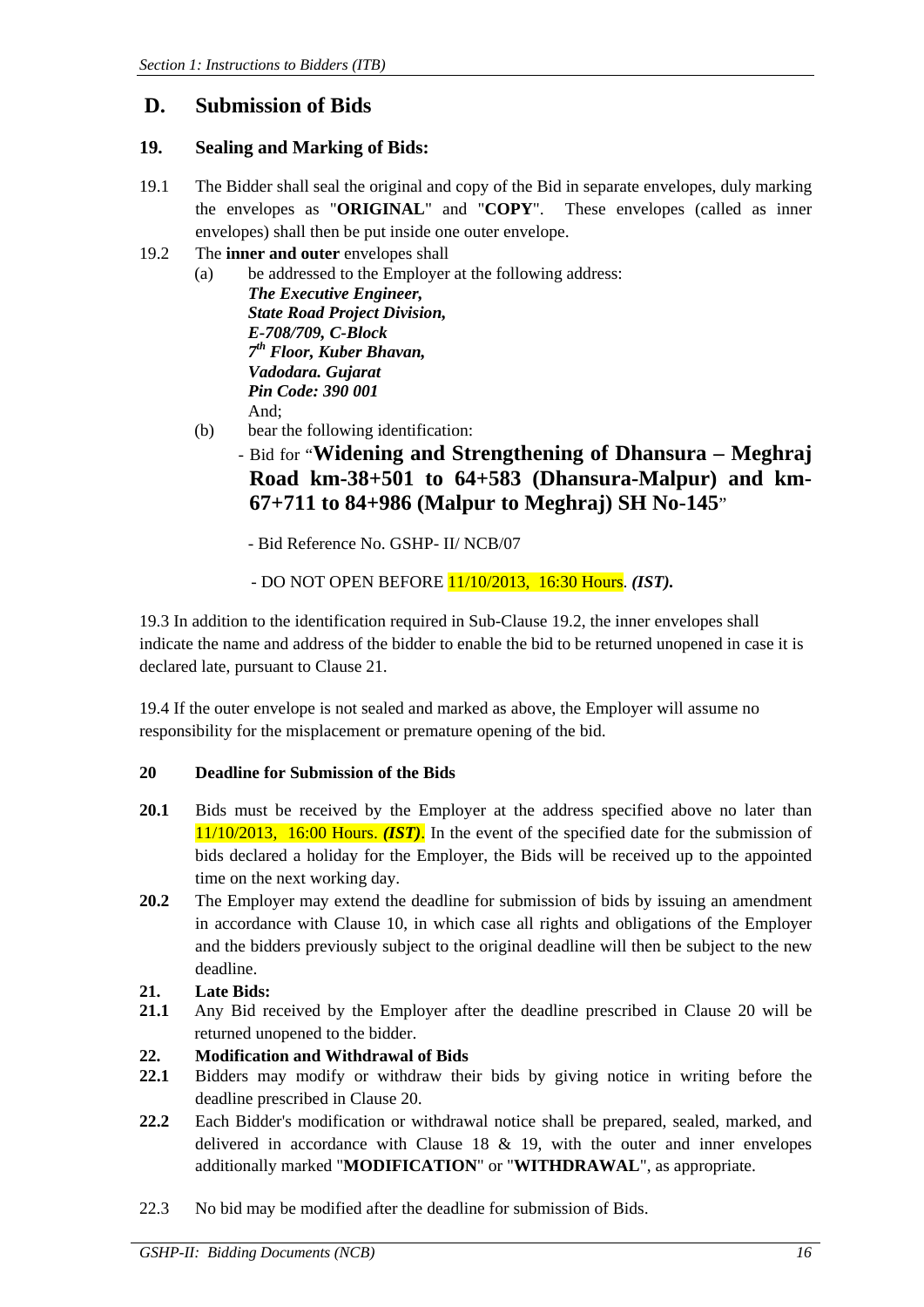- 22.4 Withdrawal or modification of a Bid between the deadline for submission of bids and the expiration of the original period of bid validity specified in Clause 15.1 above or as extended pursuant to Clause 15.2 may result in the forfeiture of the Bid security pursuant to Clause 16.
- 22.5 Bidders may offer discounts to, or modify the prices of their Bids only by submitting Bid modifications in accordance with this clause, or included in the original Bid submission.

# **E. Bid Opening and Evaluation**

### **23 Bid Opening**

- 23.1 The Employer will open all the Bids received (except those received late), including modifications made pursuant to Clause 22, in the presence of the Bidders or their representatives who choose to attend  $at 16:30$  hours (IST) on the date and the place specified in Clause 20. In the event of the specified date of Bid opening being declared a holiday for the Employer, the Bids will be opened at the appointed time and location on the next working day.
- 23.2 Envelopes marked "**WITHDRAWAL**" shall be opened and read out first. Bids for which an acceptable notice of withdrawal has been submitted pursuant to Clause 22 shall not be opened. Subsequently all envelopes marked "Modification" shall be opened and the submissions therein read out in appropriate detail.
- 23.3 The Bidders' names, the Bid prices, the total amount of each Bid and of any alternative Bid (if alternatives have been requested or permitted), any discounts, Bid modifications and withdrawals, the presence or absence of Bid security, and such other details as the Employer may consider appropriate, will be announced by the Employer at the opening. No bid shall be rejected at bid opening except for the late bids pursuant to Clause 21. Bids [and modifications] sent pursuant to Clause 22 that are not opened and read out at bid opening will not be considered for further evaluation regardless of the circumstances. Late and withdrawn bids will be returned un-opened to bidders.
- 23.4 The Employer shall prepare minutes of the Bid opening, including the information disclosed to those present in accordance with Sub-Clause 23.3.

### **24 Process to Be Confidential**

24.1 Information relating to the examination, clarification, evaluation, and comparison of Bids and recommendations for the award of a contract shall not be disclosed to Bidders or any other persons not officially concerned with such process until the award to the successful Bidder has been announced. Any effort by a Bidder to influence the Employer's processing of Bids or award decisions may result in the rejection of his Bid.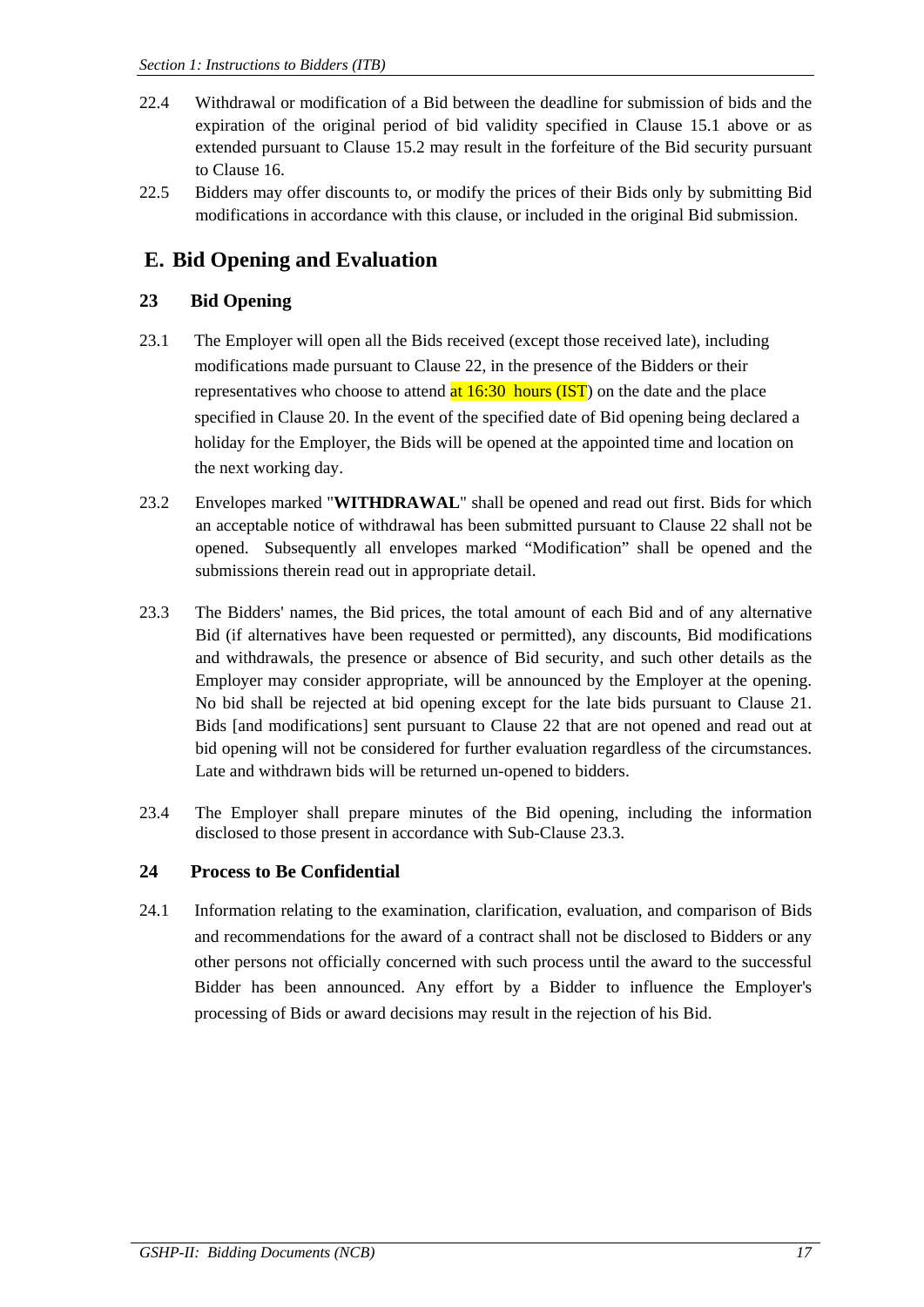#### **25. Clarification of Bids**

- 25.1 To assist in the examination, evaluation, and comparison of Bids, the Employer may, at his discretion, ask any Bidder for clarification of his Bid, including breakdowns of the unit rates. The request for clarification and the response shall be in writing or by cable, but no change in the price or substance of the Bid shall be sought, offered, or permitted except as required to confirm the correction of arithmetic errors discovered by the Employer in the evaluation of the Bids in accordance with Clause 27.
- 25.2 Subject to sub-clause 25.1, no Bidder shall contact the Employer on any matter relating to its bid from the time of the bid opening to the time the contract is awarded. If the Bidder wishes to bring additional information to the notice of the Employer, it should do so in writing.
- 25.3 Any effort by the Bidder to influence the Employer in the Employer's bid evaluation, bid comparison or contract award decisions may result in the rejection of the Bidders' bid.

#### **26. Examination of Bids and Determination of Responsiveness**

- 26.1 Prior to the detailed evaluation of Bids, the Employer will determine whether each Bid (a) meets the eligibility criteria defined in Clause 3; (b) has been properly signed; (c) is accompanied by the required securities and; (d) is substantially responsive to the requirements of the Bidding documents.
- 26.2 A substantially responsive Bid is one which conforms to all the terms, conditions, and specifications of the Bidding documents, without material deviation or reservation. A material deviation or reservation is one (a) which affects in any substantial way the scope, quality, or performance of the Works; (b) which limits in any substantial way, inconsistent with the Bidding documents, the Employer's rights or the Bidder's obligations under the Contract; or (c) whose rectification would affect unfairly the competitive position of other Bidders presenting substantially responsive Bids.
- 26.3 If a Bid is not substantially responsive, it will be rejected by the Employer, and may not subsequently be made responsive by correction or withdrawal of the non-conforming deviation or reservation.

#### **27. Correction of Errors**

- 27.1 Bids determined to be substantially responsive will be checked by the Employer for any arithmetic errors. Errors will be corrected by the Employer **as follows**:
	- (a) where there is a discrepancy between the rates in figures and in words, the rate in words will govern; and
	- (b) where there is a discrepancy between the unit and the line item total resulting from multiplying the unit rate by the quantity, the unit rate as quoted will govern..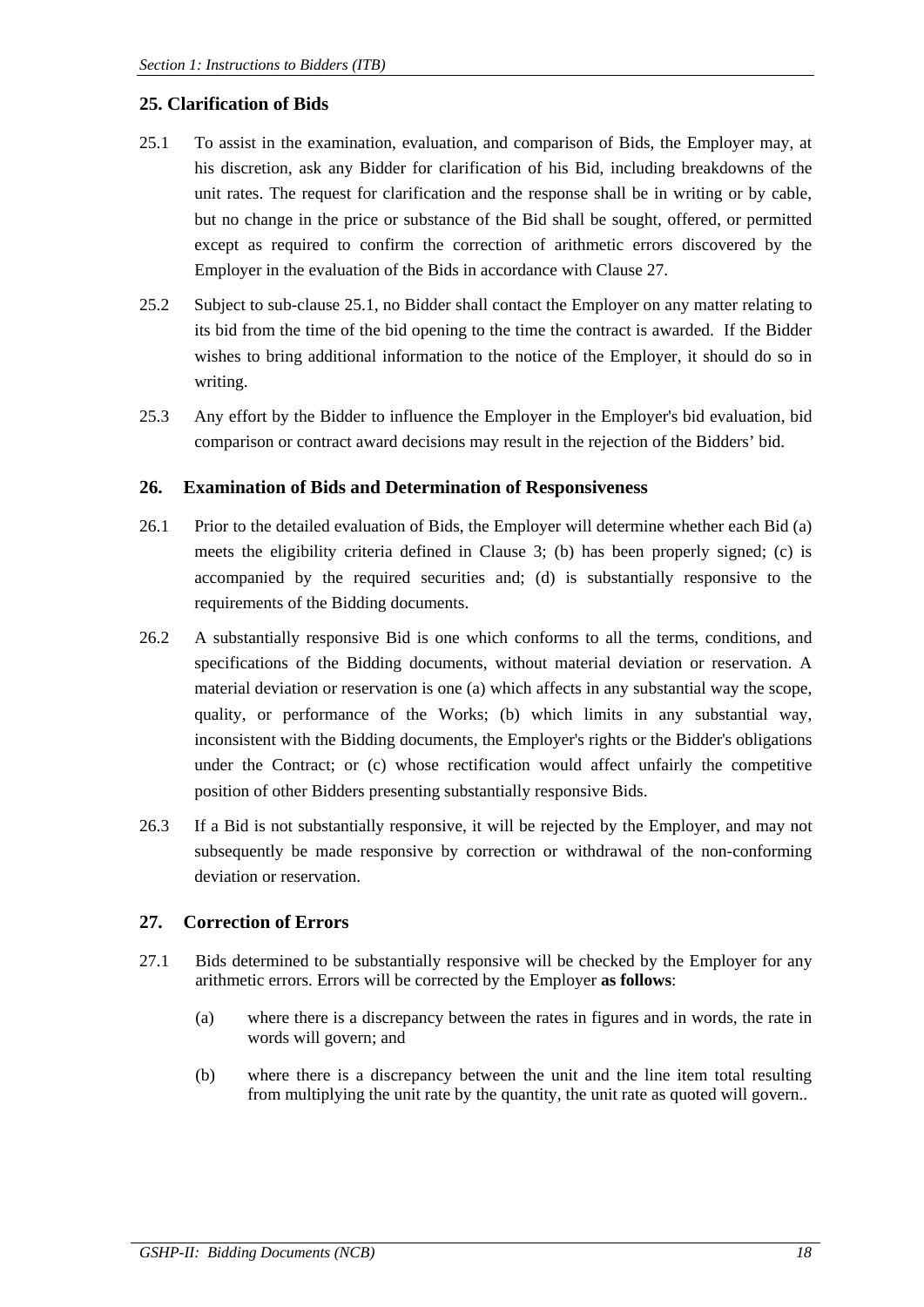27.2 The amount stated in the Bid will be adjusted by the Employer in accordance with the above procedure for the correction of errors and, with the concurrence of the Bidder, shall be considered as binding upon the Bidder. If the Bidder does not accept the corrected amount the Bid will be rejected, and the Bid security may be forfeited in accordance with Sub-Clause 16.6 (b).

### **28 Deleted**

#### **29 Evaluation and Comparison of Bids**

- 29.1 The Employer will evaluate and compare only the Bids determined to be substantially responsive in accordance with Clause 26.
- 29.2 In evaluating the Bids, the Employer will determine for each Bid the evaluated Bid Price by adjusting the Bid Price as follows:
	- (a) making any correction for errors pursuant to Clause 27; or
	- (b) making an appropriate adjustments for any other acceptable variations, deviations; and
	- (c) making appropriate adjustments to reflect discounts or other price modifications offered in accordance with Sub Clause 22.5.
- 29.3 The Employer reserves the right to accept or reject any variation, deviation, or alternative offer. Variations, deviations, and alternative offers and other factors which are in excess of the requirements of the Bidding documents or otherwise result in unsolicited benefits for the Employer shall not be taken into account in Bid evaluation.
- 29.4 The estimated effect of the price adjustment conditions under Clause 47 of the *Conditions of Contract*, during the period of implementation of the Contract, will not be taken into account in Bid evaluation.
- 29.5 If the Bid of the successful Bidder is seriously unbalanced in relation to the Engineer's estimate of the cost of work to be performed under the contract, the Employer may require the Bidder to produce detailed price analyses for any or all items of the Bill of Quantities, to demonstrate the internal consistency of those prices with the construction methods and schedule proposed. After evaluation of the price analyses, the Employer may require that the amount of the performance security set forth in Clause 34 be increased at the expense of the successful Bidder to a level sufficient to protect the Employer against financial loss in the event of default of the successful Bidder under the Contract.

#### **30 Deleted**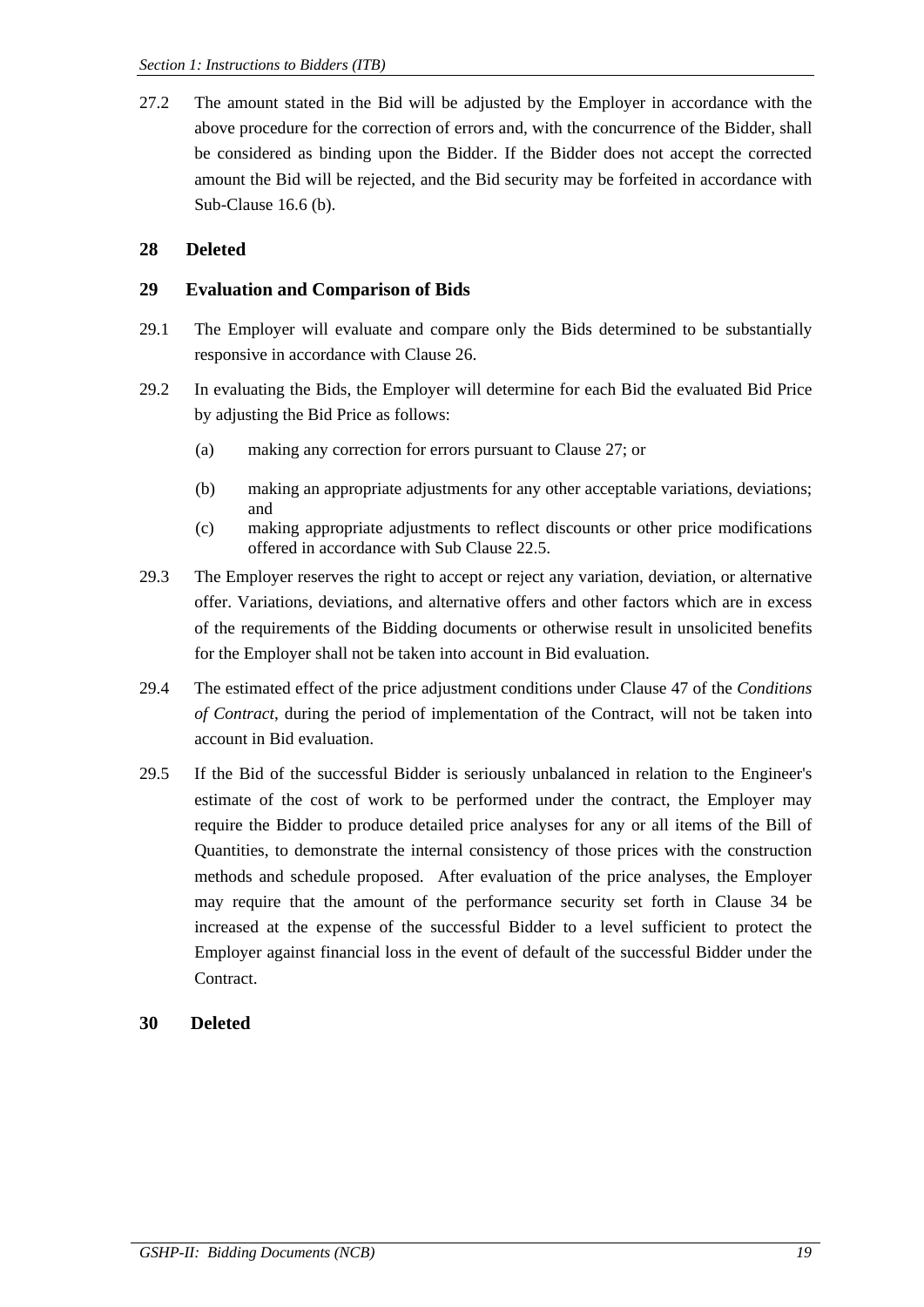### **F. Award of Contract**

#### **31 Award Criteria**

- 31.1 Subject to Clause 32, the Employer will award the Contract to the Bidder whose Bid has been determined to be substantially responsive to the Bidding documents and who has offered the lowest evaluated Bid Price, provided that such Bidder has been determined to be (a) eligible in accordance with the provisions of Clause 3, and (b) qualified in accordance with the provisions of Clause 4.
- 31.2 If, pursuant to Clause 12.2 this contract is being let along with other contracts, the lowest evaluated Bid Price will be determined when evaluating this contract in conjunction with other contracts to be awarded concurrently, taking into account any discounts offered by the bidders for the award of more than one contract.

#### **32 Employer's Right to Accept any Bid and to Reject any or all Bids**

32.1 Notwithstanding Clause 31, the Employer reserves the right to accept or reject any Bid, and to cancel the Bidding process and reject all Bids, at any time prior to the award of Contract, without thereby incurring any liability to the affected Bidder or Bidders or any obligation to inform the affected Bidder or Bidders of the grounds for the Employer's action.

#### **33 Notification of Award and Signing of Agreement**

- 33.1 The Bidder whose Bid has been accepted will be notified of the award by the Employer prior to expiration of the Bid validity period by cable, telex or facsimile confirmed by registered letter. This letter (hereinafter and in the *Conditions of Contract* called the "Letter of Acceptance") will state the sum that the Employer will pay the Contractor in consideration of the execution, completion, and maintenance of the Works by the Contractor as prescribed by the Contract (hereinafter and in the Contract called the "Contract Price").
- 33.2 The notification of award will constitute the formation of the Contract, subject only to the furnishing of a performance security in accordance with the provisions of Clause 34.
- 33.3 The Agreement will incorporate all agreements between the Employer and the successful Bidder. It will be kept ready for signature of the successful bidder in the office of employer within 28 days following the notification of award along with the Letter of Acceptance.
- 33.4 Upon the furnishing by the successful Bidder of the Performance Security, the Employer will promptly notify the other Bidders that their Bids have been unsuccessful.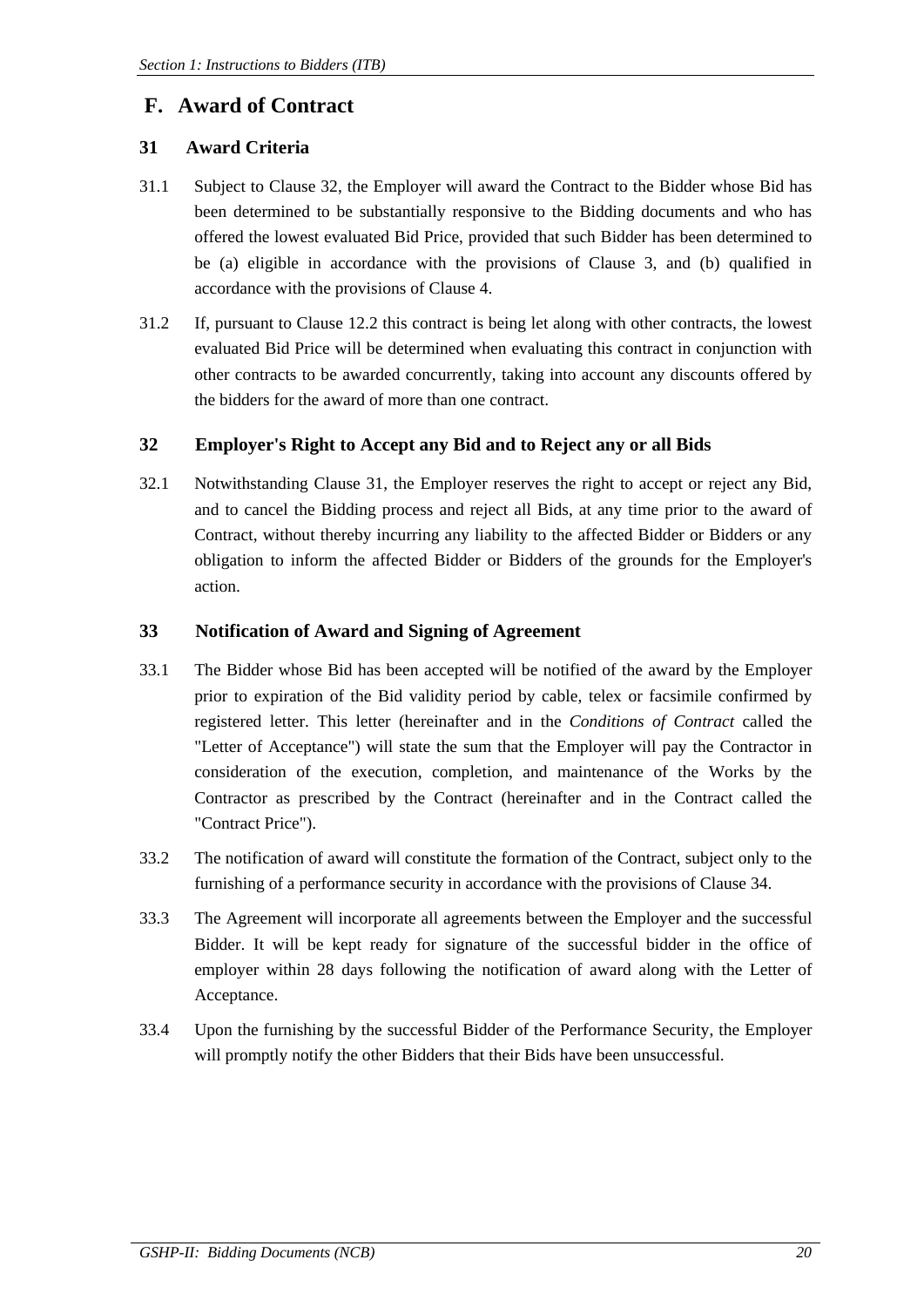#### **34. Performance Security**

- 34.1 Within 21 days of receipt of the Letter of Acceptance, the successful Bidder shall deliver to the Employer a Performance Security in any of the forms given below for an amount equivalent to 5% of the Contract price plus additional security for unbalanced Bids in accordance with Clause 29.5 of ITB and Clause 52 of Conditions of Contract:
	- a bank guarantee in the form given in Section 8; or
	- Certified cheque/Bank draft, in favour of Executive Engineer, State Road Project Division, Vadodara payable at Vadodara
- 34.2 If the performance security is provided by the successful Bidder in the form of a Bank Guarantee, it shall be issued either (a) at the Bidder's option, by a Nationalized/Scheduled Indian bank or (b) by a foreign bank located in India and acceptable to the Employer or (c) by a foreign bank through a correspondent Bank in India [scheduled or nationalized].The performance security of a Joint Venture shall have the name of the joint venture as name of contractor.
- 34.3 Failure of the successful bidder to comply with the requirements of sub-clause 34.1 shall constitute a breach of contract, cause for annulment of the award, forfeiture of the bid security and any such other remedy the Employer may take under the contract, and the Employer may resort to awarding the contract to the next ranked bidder.

#### **35. Advance Payment and Security**

35.1 The Employer will provide an Advance Payment on the Contract Price as stipulated in the Conditions of Contract, subject to maximum amount, as stated in the Contract Data.

#### **36. Adjudicator**

36.1 The Employer proposes that Mr. Sanat V Pandya consulting Civil Engineer be appointed as Adjudicator under the Contract, at a daily fee of Rs.5,000.00 plus reimbursable expenses. If the Bidder disagrees with this proposal, the Bidder should so state in the Bid. If in the Letter of Acceptance, the Employer has not agreed on the appointment of the Adjudicator, the Adjudicator shall be appointed by President, Executive Committee, Indian Roads Congress, New Delhi at the request of either party.

#### **37. Fraud and Corruption**

Please see the Annex -2 on Fraud and Corruption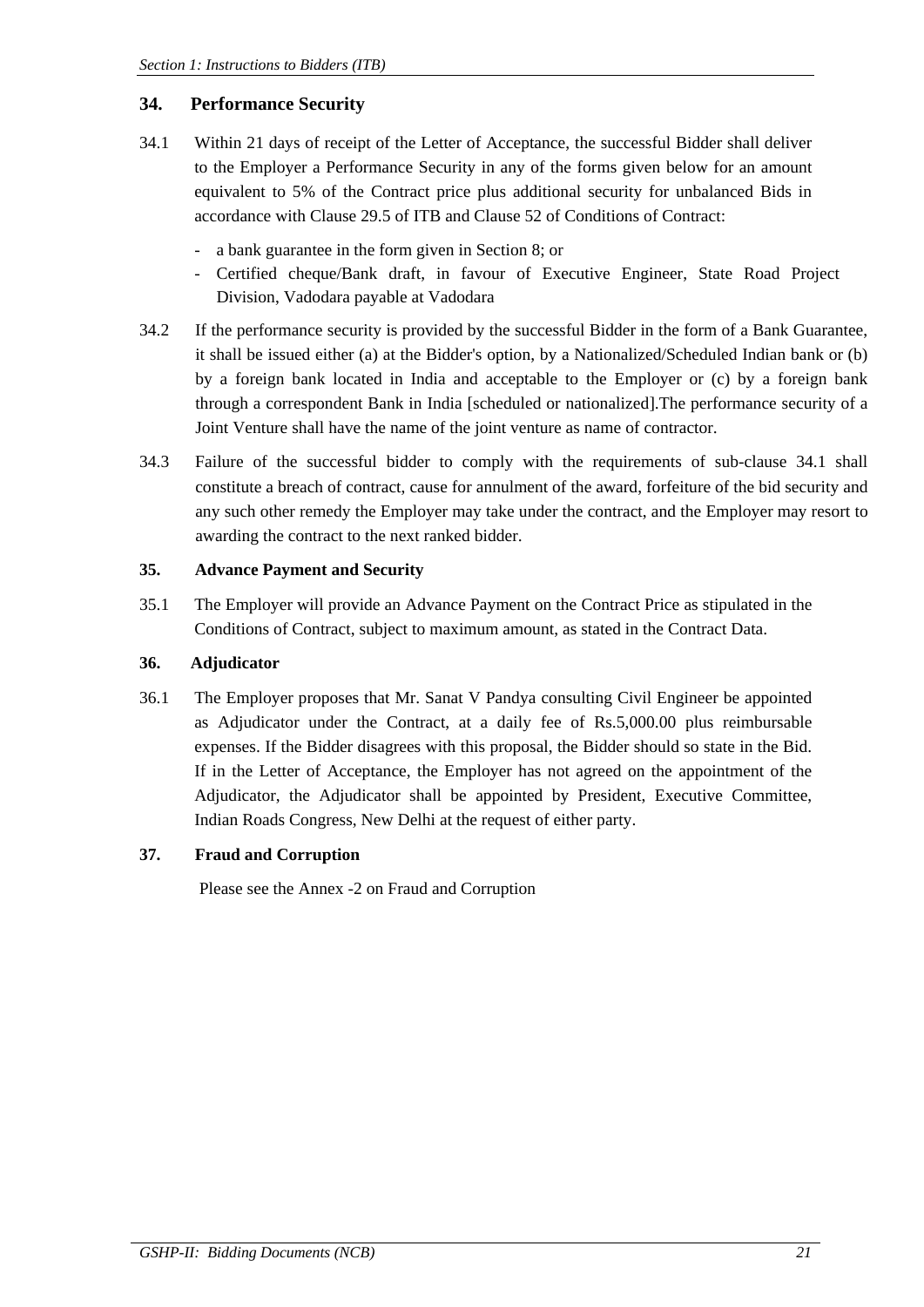#### **Annex-1**

# **Eligible Countries**

# **Eligibility for the Provision of Goods, Works and Non Consulting Services in Bank-Financed Procurement**

1. In reference to ITB 4.7 and 5.1, for the information of the Bidders, at the present time firms, goods and services from the following countries are excluded from this bidding process:

| Under ITB $4.7(a)$ and $5.1$ : | "none" |
|--------------------------------|--------|
| Under ITB $4.7(b)$ and $5.1$ : | "none" |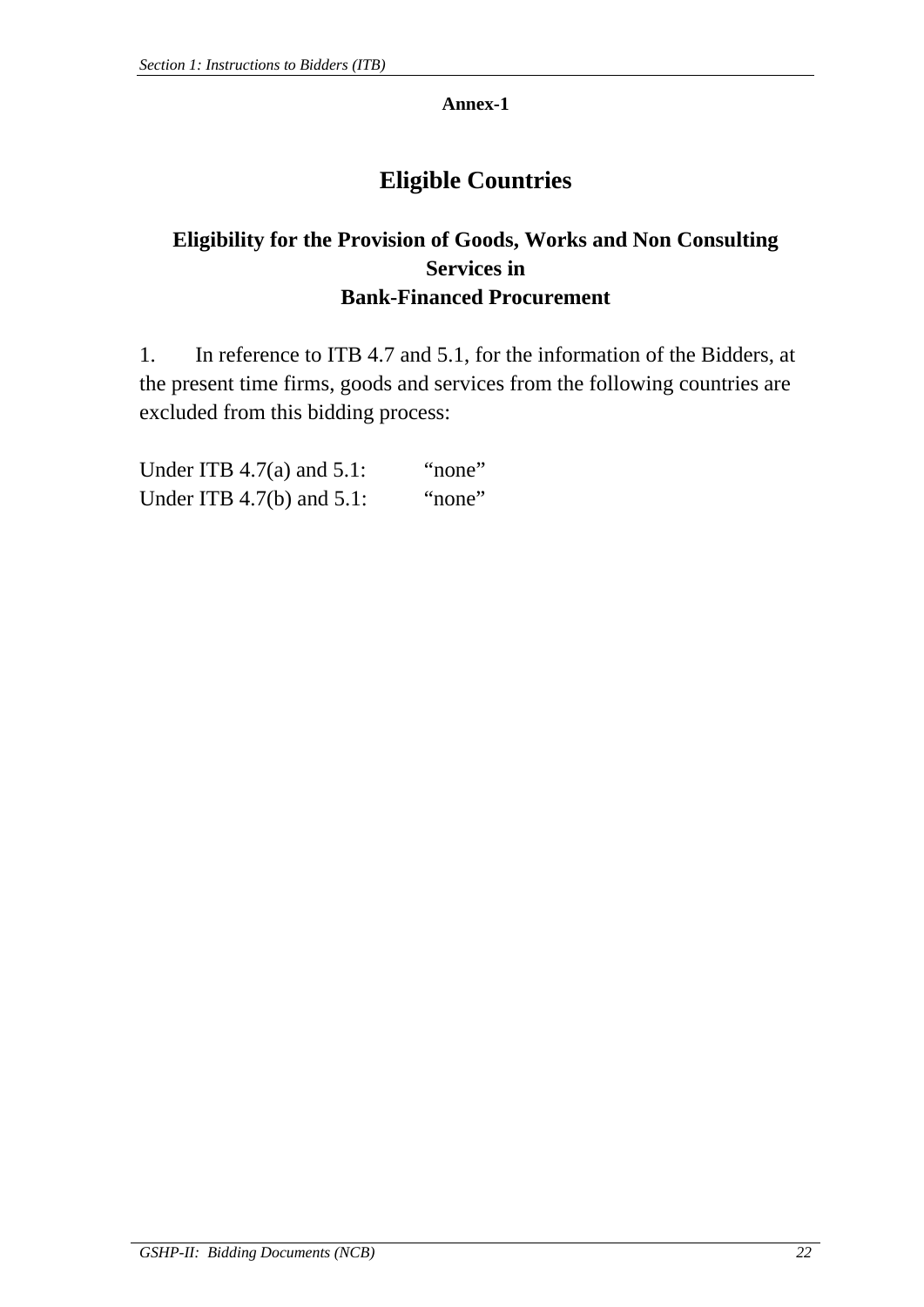#### **Annex-2**

# **Bank Policy - Corrupt and Fraudulent Practices**

Guidelines for Procurement of Goods, Works, and Non-Consulting Services under IBRD Loans and IDA Credits & Grants by World Bank Borrowers, dated January 2011.

#### "**Fraud and Corruption:**

- 1.16 It is the Bank's policy to require that Borrowers (including beneficiaries of Bank loans), bidders, suppliers, contractors and their agents (whether declared or not), sub-contractors, sub-consultants, service providers or suppliers, and any personnel thereof, observe the highest standard of ethics during the procurement and execution of Bank-financed contracts.<sup>2</sup> In pursuance of this policy, the Bank:
	- (a) defines, for the purposes of this provision, the terms set forth below as follows:
		- (i) "corrupt practice" is the offering, giving, receiving, or soliciting, directly or indirectly, of anything of value to influence improperly the actions of another party; $3$ ;
		- (ii) "fraudulent practice" is any act or omission, including a misrepresentation, that knowingly or recklessly misleads, or attempts to mislead, a party to obtain a financial or other benefit or to avoid an obligation;<sup>4</sup>
		- (iii) "collusive practice" is an arrangement between two or more parties designed to achieve an improper purpose, including to influence improperly the actions of another party; $5$
		- (iv) "coercive practice" is impairing or harming, or threatening to impair or harm, directly or indirectly, any party or the property of the party to influence improperly the actions of a party; $<sup>6</sup>$ </sup>
		- (v) "obstructive practice" is
			- (aa) deliberately destroying, falsifying, altering, or concealing of evidence material to the investigation or making false statements to investigators in order to materially impede a Bank investigation into allegations of a corrupt, fraudulent, coercive or collusive practice; and/or threatening, harassing or intimidating any party to prevent it from disclosing its knowledge of matters relevant to the investigation or from pursuing the investigation,

l

<sup>2</sup> In this context, any action to influence the procurement process or contract execution for undue advantage is improper.

<sup>&</sup>lt;sup>3</sup> For the purpose of this sub-paragraph, "*another party*" refers to a public official acting in relation to the procurement process or contract execution. In this context, "*public official*" includes World Bank staff and employees of other organizations taking or reviewing procurement decisions.

For the purpose of this sub-paragraph, "party" refers to a public official; the terms "benefit" and "obligation" relate to the procurement process or contract execution; and the "act or omission" is intended to influence the procurement process or contract execution.<br> $5 \text{ For the}$ 

For the purpose of this sub-paragraph, "parties" refers to participants in the procurement process (including public officials) attempting either themselves, or through another person or entity not participating in the procurement or selection process, to simulate competition or to establish bid prices at artificial, non-competitive levels, or are privy to each other's bid prices or other conditions. 6 For the purpose of this sub-paragraph, "party" refers to a participant in the procurement process or contract execution.